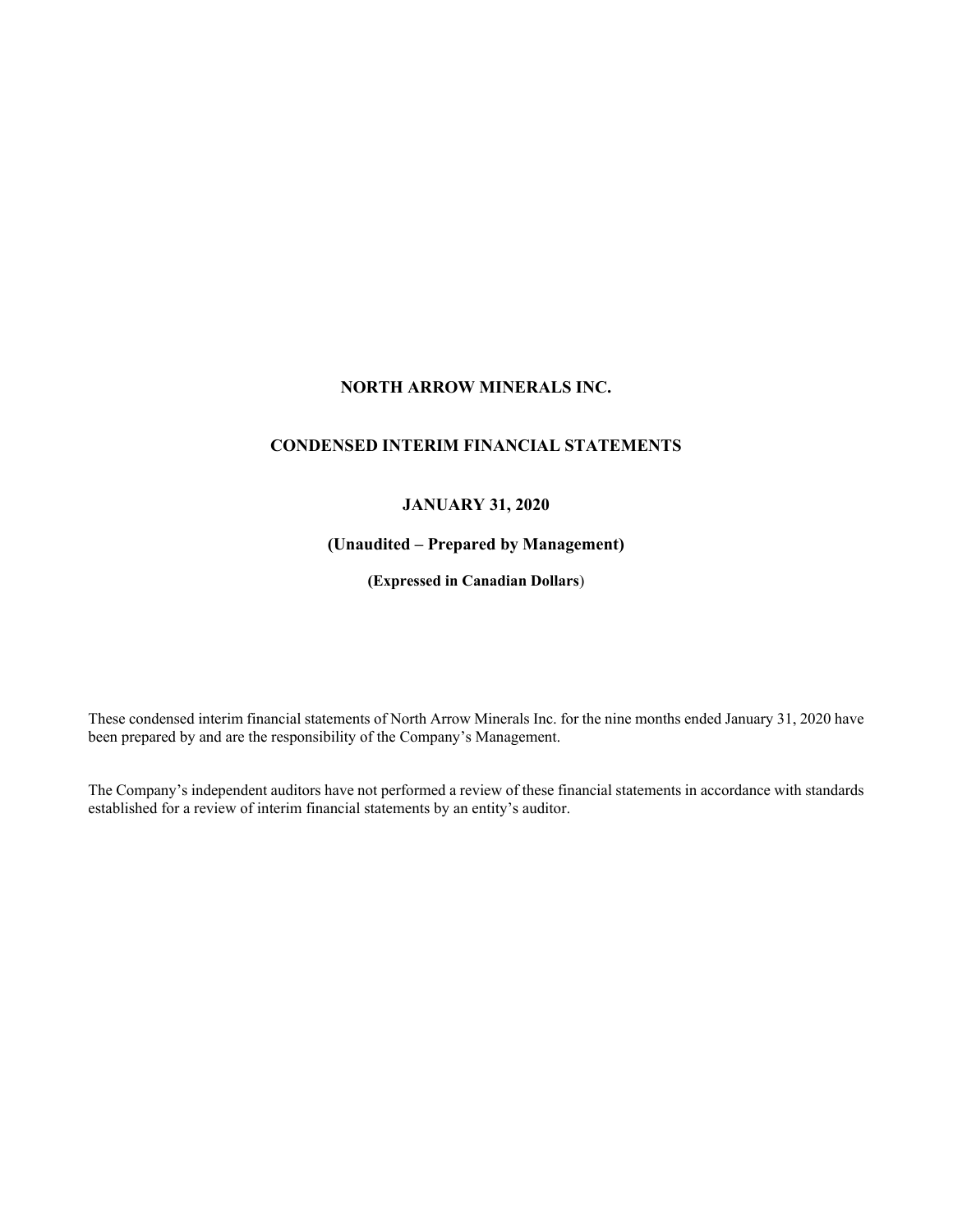## **NORTH ARROW MINERALS INC. CONDENSED INTERIM STATEMENTS OF FINANCIAL POSITION As at January 31, 2020 (Unaudited – Prepared by Management) (Expressed in Canadian Dollars)**

|                                                   |             | <b>January 31, 2020</b> |             | April 30, 2019 |
|---------------------------------------------------|-------------|-------------------------|-------------|----------------|
| <b>ASSETS</b>                                     |             |                         |             |                |
| Current                                           |             |                         |             |                |
| Cash                                              | \$          | 793,980                 | \$          | 509,085        |
| Receivables (Note 4)                              |             | 10,655                  |             | 4,850          |
| Marketable securities (Note 5)                    |             | 70,208                  |             | 127,500        |
| Prepaid expenses                                  |             | 33,482                  |             | 7,557          |
|                                                   |             | 908,325                 |             | 648,992        |
| <b>Equipment</b> (Note 6)                         |             | 57,240                  |             | 70,506         |
| <b>Right of use assets (Note 7)</b>               |             | 76,073                  |             |                |
| <b>Exploration and evaluation assets (Note 8)</b> |             | 19,105,114              |             | 18,759,917     |
|                                                   | $\mathbb S$ | 20,146,752              | $\mathbb S$ | 19,479,415     |
| <b>LIABILITIES</b>                                |             |                         |             |                |
| Current                                           |             |                         |             |                |
| Accounts payable and accrued liabilities (Note 9) | \$          | 345,569                 | \$          | 496,517        |
| Current portion of lease liabilities (Note 7)     |             | 68,550                  |             |                |
|                                                   |             | 414,119                 |             | 496,517        |
| Lease Liabilities (Note 7)                        |             | 4,925                   |             |                |
| <b>SHAREHOLDERS' EQUITY</b>                       |             |                         |             |                |
| Capital stock (Note 10)                           |             | 37,147,321              |             | 36,097,528     |
| Share-based payment reserve (Note 10)             |             | 5,275,300               |             | 4,972,654      |
| Deficit                                           |             | (22, 694, 913)          |             | (22,087,284)   |
|                                                   |             | 19,727,708              |             | 18,982,898     |
|                                                   | \$          | 20,146,752              | \$          | 19,479,415     |

# **Nature and continuance of operations (Note 1)**

## **Approved and authorized on behalf of the Board on March 26, 2020:**

| "D. Grenville Thomas" | <b>J</b> <sub>1</sub> rector | <i>'Blair Murdoch"</i> | Director. |
|-----------------------|------------------------------|------------------------|-----------|
|                       |                              |                        |           |

The accompanying notes are an integral part of these financial statements.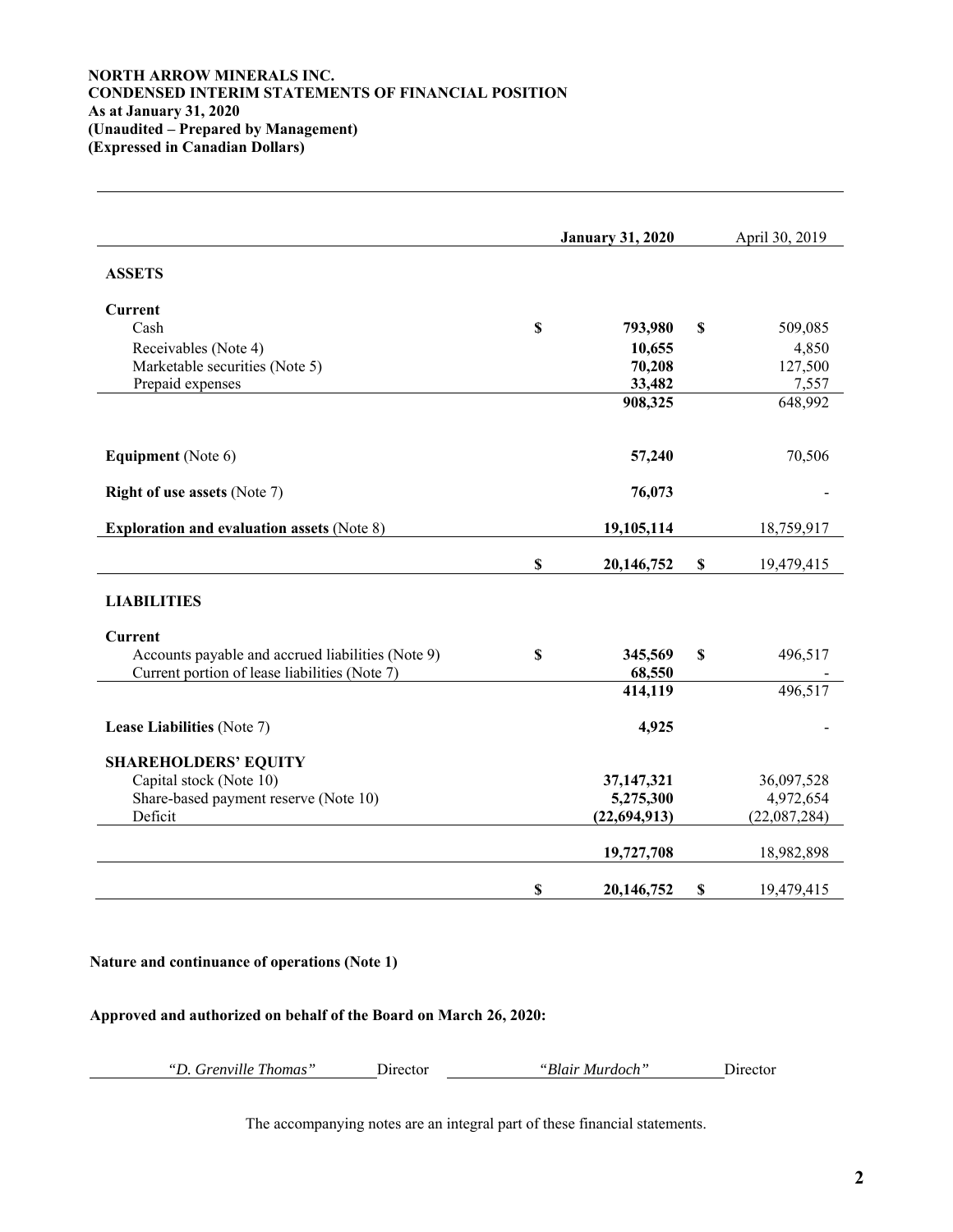# **NORTH ARROW MINERALS INC. CONDENSED INTERIM STATEMENTS OF LOSS AND COMPREHENSIVE LOSS For the Three and Nine Months Ended January 31, 2020**

**(Unaudited – Prepared by Management)** 

 **(Expressed in Canadian Dollars)** 

|                                                                                                                                                                                                          | <b>Three</b><br><b>Months</b><br><b>Ended</b><br><b>January</b><br>31, 2020 |                           | Three<br>Months<br>Ended<br>January<br>31, 2019               |                           | <b>Nine</b><br><b>Months</b><br><b>Ended</b><br><b>January</b><br>31, 2020 |             | Nine<br>Months<br>Ended<br>January<br>31, 2019                   |
|----------------------------------------------------------------------------------------------------------------------------------------------------------------------------------------------------------|-----------------------------------------------------------------------------|---------------------------|---------------------------------------------------------------|---------------------------|----------------------------------------------------------------------------|-------------|------------------------------------------------------------------|
| Advertising, promotion and travel<br>Consulting (Note 11)<br>Depreciation<br>Office, miscellaneous and rent (Note 11)<br>Professional fees<br>Property investigation costs<br>Regulatory and filing fees | \$<br>23,003<br>4,500<br>22,325<br>16,212<br>338<br>2,776<br>3,395          | \$                        | 25,400<br>4,500<br>4,229<br>21,502<br>2,086<br>3,340<br>3,436 | $\boldsymbol{\mathsf{S}}$ | 45,828<br>14,760<br>66,971<br>60,594<br>4,227<br>18,765<br>8,411           | $\mathbb S$ | 99,349<br>13,500<br>11,695<br>77,844<br>8,388<br>16,170<br>9,639 |
| Salaries and benefits (Note 11)<br>Share-based compensation (Note 10)                                                                                                                                    | 114,277<br>67,419<br>(254, 245)                                             |                           | 106,627<br>85,220<br>(256,340)                                |                           | 284,069<br>123,603<br>(627, 228)                                           |             | 256,699<br>603,434<br>(1,096,718)                                |
| Interest, foreign exchange and other<br>income<br>Recovery of exploration and evaluation<br>assets                                                                                                       | 3,011                                                                       |                           | 413                                                           |                           | 6,310                                                                      |             | 3,687<br>25,000                                                  |
| Gain (Loss) on marketable securities<br>Other income – deferred premium                                                                                                                                  | (7,000)                                                                     |                           | (16, 833)<br>30,609                                           |                           | 13,289                                                                     |             | (23,500)<br>304,050                                              |
|                                                                                                                                                                                                          | (3,989)                                                                     |                           | 14,189                                                        |                           | 19,599                                                                     |             | 309,237                                                          |
| Net and comprehensive (loss) for the<br>period                                                                                                                                                           | \$<br>(258, 234)                                                            | \$                        | (242, 151)                                                    | \$                        | (607, 629)                                                                 | $\mathbb S$ | (787, 481)                                                       |
| Basic and diluted loss per share                                                                                                                                                                         | \$<br>(0.00)                                                                | $\boldsymbol{\mathsf{S}}$ | (0.00)                                                        |                           | (0.01)                                                                     | $\mathbb S$ | (0.01)                                                           |
| Weighted average number of common<br>shares                                                                                                                                                              | 110,676,744                                                                 |                           | 92,772,458                                                    |                           | 104,643,778                                                                |             | 89,762,183                                                       |

The accompanying notes are an integral part of these financial statements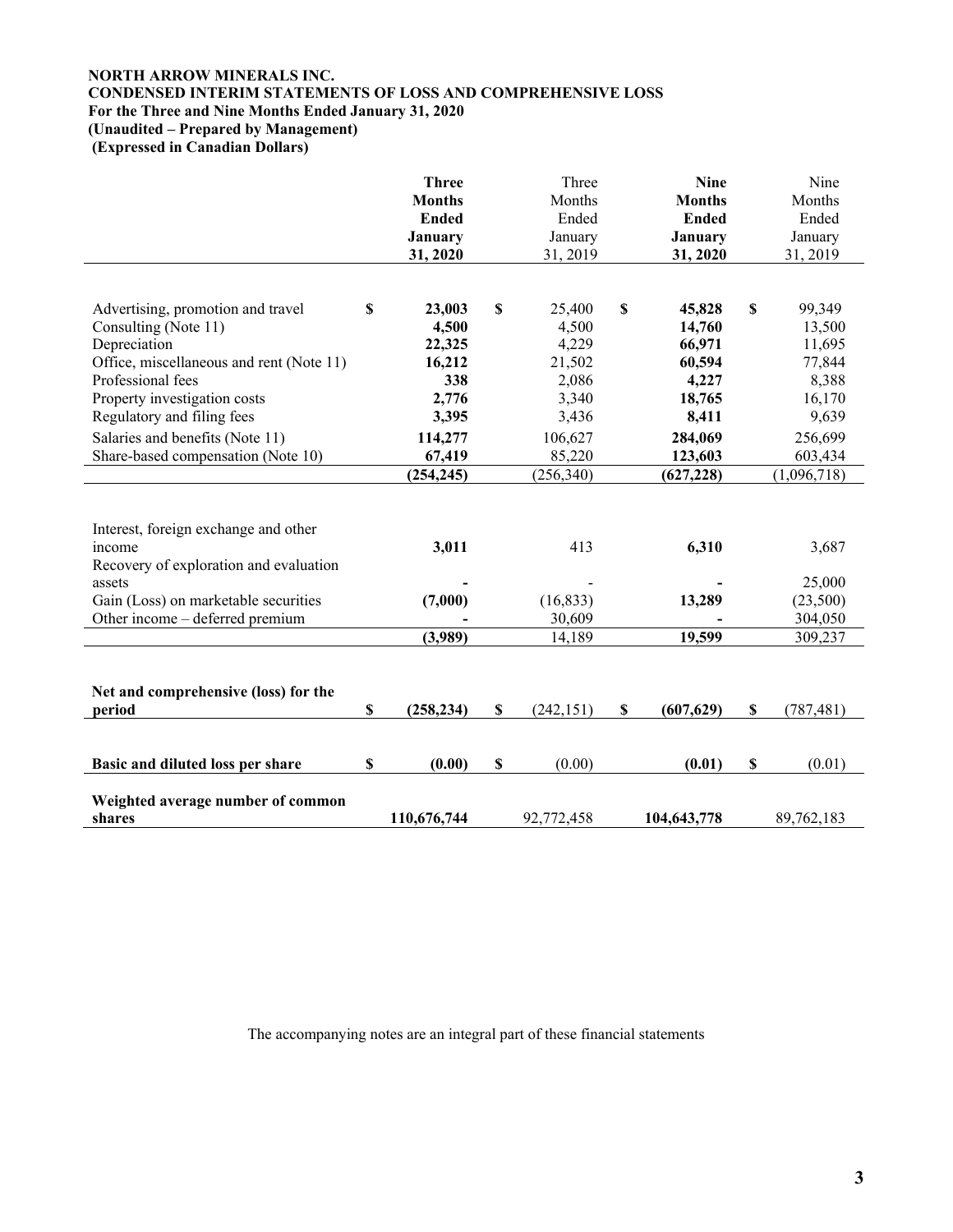# **NORTH ARROW MINERALS INC. CONDENSED INTERIM STATEMENTS OF CASH FLOWS For the Nine Months Ended January 31, 2020 (Unaudited – Prepared by Management) (Expressed in Canadian Dollars)**

|                                                                    | <b>January 31, 2020</b> | January 31, 2019 |
|--------------------------------------------------------------------|-------------------------|------------------|
| <b>CASH FLOWS FROM OPERATING ACTIVITIES</b>                        |                         |                  |
| Loss for the period                                                | \$ (607,629)            | \$(787,481)      |
| Items not involving cash:                                          |                         |                  |
| Depreciation                                                       | 66,971                  | 11,695           |
| Share-based compensation                                           | 123,603                 | 603,434          |
| Recovery of exploration and evaluation assets                      |                         | (25,000)         |
| Loss (gain) on marketable securities                               | (13,289)                | 23,500           |
| Other income - deferred premium                                    |                         | (304, 050)       |
| Finance cost                                                       | 3,750                   |                  |
| Changes in non-cash working capital items:                         |                         |                  |
| Receivables                                                        | (5,805)                 | 84,114           |
| Prepaid expenses                                                   | (25, 925)               | (3,279)          |
| Accounts payable and accrued liabilities                           | (36,501)                | (16,308)         |
|                                                                    | (494, 825)              | (413, 375)       |
| <b>CASH FLOWS FROM INVESTING ACTIVITIES</b>                        |                         |                  |
| Expenditures on exploration and evaluation assets, net             | (459, 644)              | (2,432,800)      |
| Purchase of equipment<br>Proceeds on sale of marketable securities |                         | (13,227)         |
|                                                                    | 70,581                  |                  |
|                                                                    | (389,063)               | (2,446,027)      |
|                                                                    |                         |                  |
| <b>CASH FLOWS FROM FINANCING ACTIVITIES</b>                        |                         |                  |
| Proceeds from a private placement                                  | 1,253,300               | 3,128,892        |
| Share issuance costs                                               | (24, 464)               | (90, 169)        |
| Repayment of lease liabilities                                     | (60, 053)               |                  |
|                                                                    | 1,168,783               | 3,038,723        |
|                                                                    |                         |                  |
| Change in cash during the period                                   | 284,895                 | 179,321          |
| Cash, beginning of the period                                      | 509,085                 | 774,951          |
| Cash, end of the period                                            | \$<br>793,980           | \$<br>954,272    |
|                                                                    |                         |                  |
| Cash paid during the period for interest                           | \$                      | \$               |
| Cash paid during the period for income taxes                       | \$                      | \$               |

**Supplemental disclosure with respect to cash flows (Note 12)** 

The accompanying notes are an integral part of these financial statements.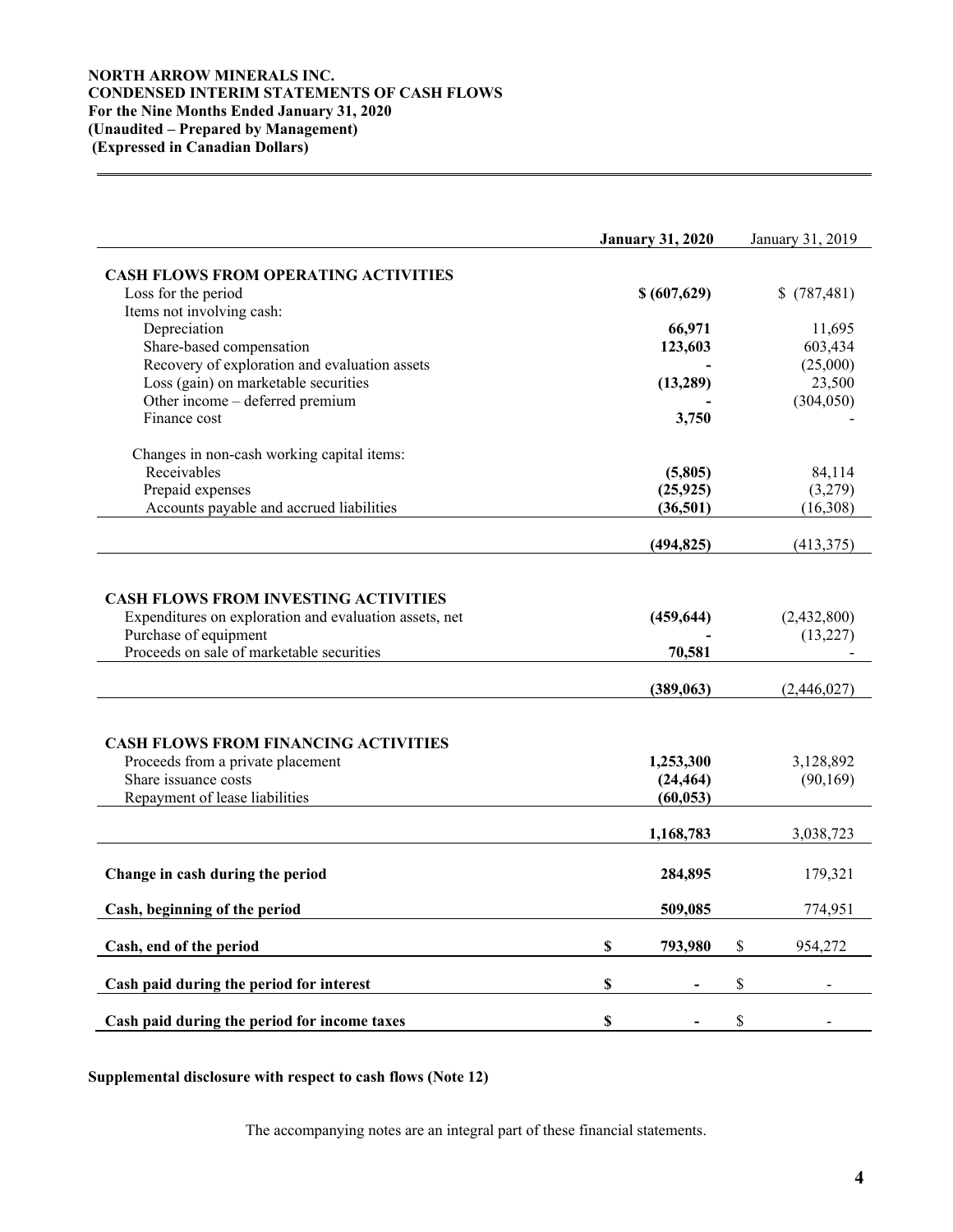# **NORTH ARROW MINERALS INC. CONDENSED INTERIM STATEMENTS OF CHANGES IN EQUITY (Unaudited – Prepared by Management**

**(Expressed in Canadian Dollars)** 

|                                                                                                              | Number of<br><b>Shares</b> | <b>Capital Stock</b>                     | Share-<br>based<br>payment<br>reserve | Investment<br>revaluation<br>reserve                                             | <b>Deficit</b>                           | <b>Total</b>                          |
|--------------------------------------------------------------------------------------------------------------|----------------------------|------------------------------------------|---------------------------------------|----------------------------------------------------------------------------------|------------------------------------------|---------------------------------------|
| Balance, April 30, 2018<br>Reclassification on adoption<br>of IFRS 9<br>Share-based compensation<br>Net loss | 76,155,741                 | \$33,362,855<br>$\overline{\phantom{a}}$ | \$4,256,791<br>603,434                | (50,000)<br>\$<br>50,000<br>$\overline{\phantom{a}}$<br>$\overline{\phantom{a}}$ | (20, 576, 532)<br>(50,000)<br>(787, 481) | \$16,993,114<br>603,434<br>(787, 481) |
| Private placement - net                                                                                      | 16,616,717                 | 2,734,673                                |                                       | $\overline{\phantom{a}}$                                                         |                                          | 2,734,673                             |
| Balance, January 31, 2019                                                                                    | 92,772,458                 | \$36,097,528                             | \$4,860,225                           | \$<br>$\overline{\phantom{a}}$                                                   | (21, 414, 013)<br>S.                     | \$19,543,740                          |
| Balance, April 30, 2019<br>Share-based compensation                                                          | 92,772,458                 | \$36,097,528                             | \$4,972,654<br>123,603                | $\mathbf S$<br>$\qquad \qquad \blacksquare$<br>-                                 | \$(22,087,284)                           | \$18,982,898<br>123,603               |
| <b>Net loss</b><br>Private placement - net                                                                   | 17,904,286                 | 1,049,793                                | 179,043                               | -<br>-                                                                           | (607, 629)                               | (607, 629)<br>1,228,836               |
| Balance, January 31, 2020                                                                                    | 110,676,744                | \$37,147,321                             | \$5,275,300                           | \$<br>$\overline{\phantom{0}}$                                                   | \$(22,694,913)                           | \$19,727,708                          |

The accompanying notes are an integral part of these financial statements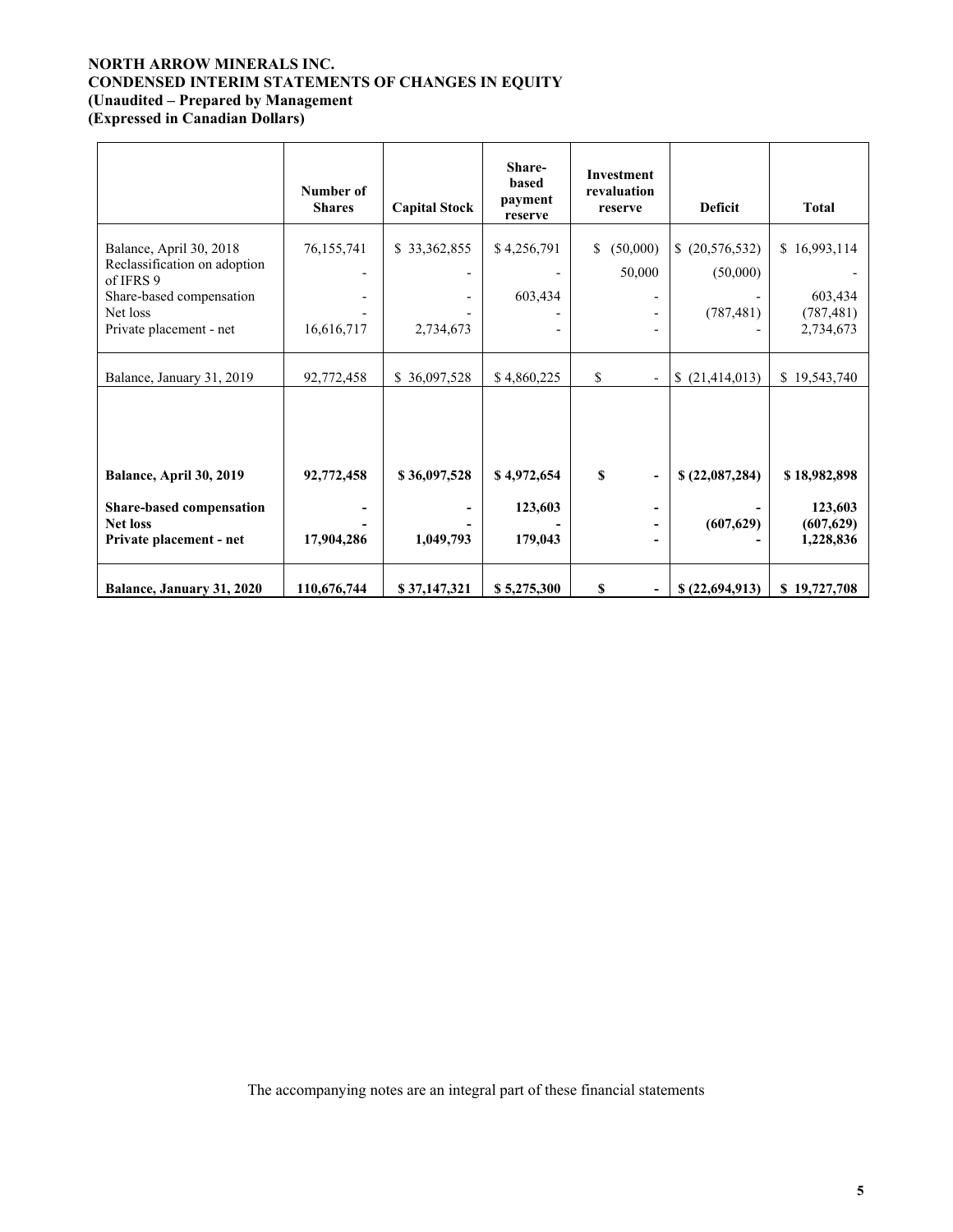# **1. NATURE AND CONTINUANCE OF OPERATIONS**

 $\overline{a}$ 

North Arrow Minerals Inc. (the "Company") is incorporated federally under the laws of the Canada Business Corporations Act ("CBCA").

The financial statements of the Company are presented in Canadian dollars, which is the functional currency of the Company.The Company trades on the TSX Venture Exchange (TSXV – NAR) and its registered office address is Ste. #960-789 West Pender Street, Vancouver, BC, Canada V6C 1H2.

The Company's principal business activity is the acquisition and exploration of exploration and evaluation assets. To date, the Company has not generated significant revenues from operations and is considered to be in the exploration stage.

These financial statements have been prepared on a going concern basis which assumes the Company will be able to realize its assets and discharge its liabilities in the normal course of business for the foreseeable future. At January 31, 2020, the Company had an accumulated deficit of \$22,694,913 (April 30, 2019 - \$22,087,284), incurred ongoing losses and has no source of recurring revenue. These material uncertainties may cast significant doubt upon the Company's ability to continue as a going concern. These financial statements do not reflect the adjustments to the carrying values of assets and liabilities, the reported amounts of expenses and the classification of statement of financial position items if the going concern assumption was inappropriate. These adjustments could be material.

The Company's continuation as a going concern is dependent on the successful results from its mineral property exploration activities, its ability to reduce or defer discretionary expenditures and its continued ability to raise equity capital or borrowings sufficient to meet current and future obligations.

### **2. BASIS OF PRESENTATION**

### **a) Statement of compliance**

These financial statements have been prepared in accordance with International Financial Reporting Standards ("IFRS") as issued by the International Accounting Standards Board ("IASB") and interpretations of the International Financial Reporting Interpretations Committee ("IFRIC") and specifically with IAS 34, Interim Financial Reporting. The accounting policies applied in preparation of these financial statements are consistent with those applied and disclosed in the Company's financial statements for the year ended April 30, 2019, save for the adoption of IFRS 16 as outlined below. These financial statements are presented in Canadian dollars unless otherwise noted.

### **b) Historical cost**

These financial statements have been prepared on a historical cost basis except for certain financial instruments measured at fair value.

### **c) Change in accounting policy – Leases**

On May 1, 2019, the Company adopted IFRS 16 - Leases ("IFRS 16"), which is effective for annual periods on or after January 1, 2019. This new standard eliminates the classification of leases as either operating or financing leases and requires the lessee to recognize assets and liabilities for all significant leases with a term of longer than 12 months.

The Company has analyzed its contracts and determined that the significant lease agreements in place relate to the Company's office space and office equipment. The Company has applied the exemptions in IFRS 16 for low value leases and leases that end within 12 months. Mineral leases held by the Company are exempt from the provisions of IFRS 16.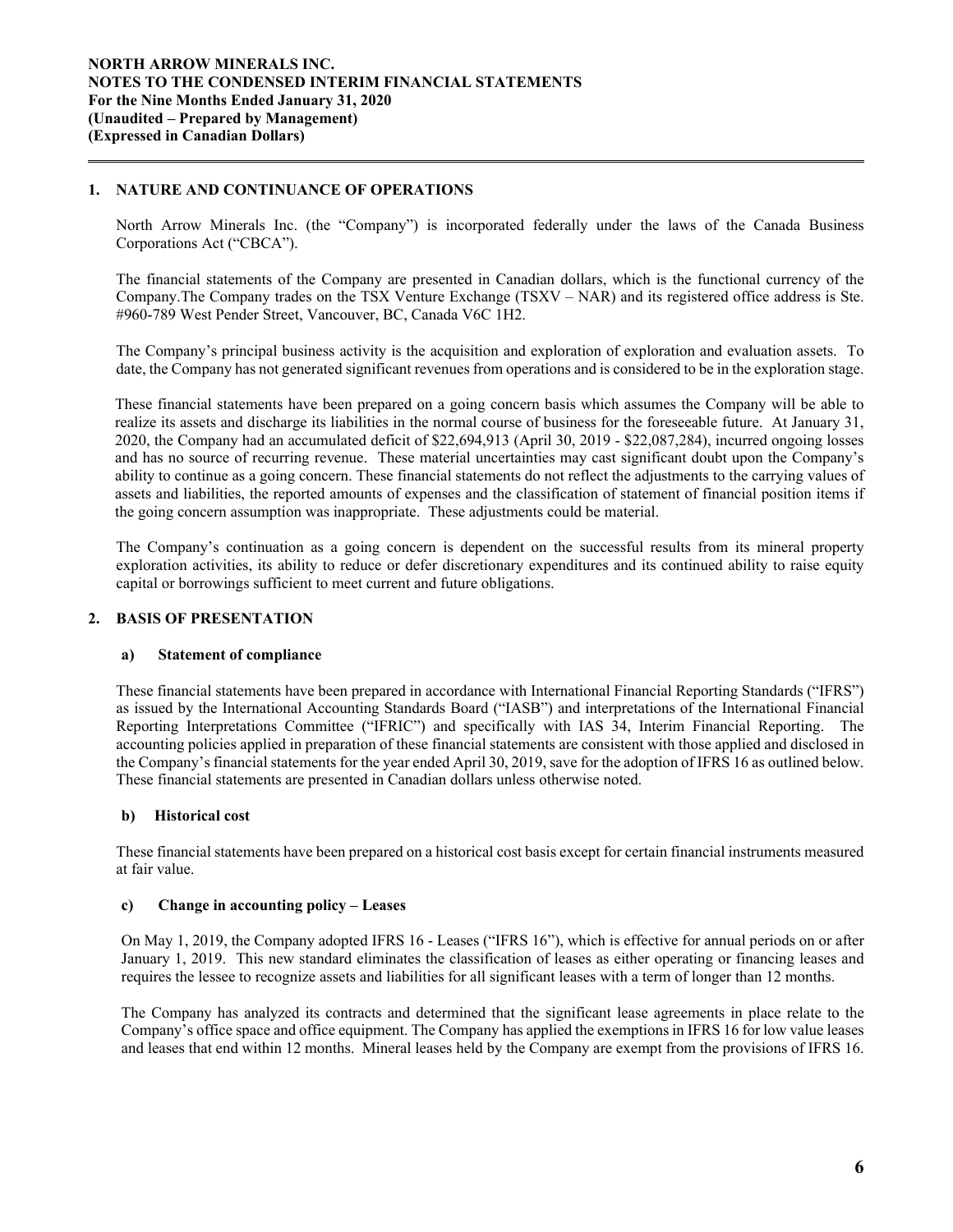## **2. BASIS OF PRESENTATION**

 $\overline{a}$ 

### **c) Change in accounting policy – Leases - continued**

The Company adopted IFRS 16 using the modified retrospective application method where comparatives are not restated. On adoption of IFRS 16, the Company recognized right-of-use assets and related lease liabilities of \$129,778. The lease liabilities were initially measured at the present value of the lease payments discounted using the Company's estimated incremental borrowing rate, rather that the interest rates implicit in the leases as those rates could not be readily determined. Each lease payment is allocated between the lease liability and the finance cost. The finance cost is charged to profit or loss using the effective interest method.

The right-of-use assets comprise the initial measurement of the corresponding lease liabilities and any direct costs. They are subsequently measured at cost less depreciation and any impairment losses. Right-of-use assets are depreciated over the shorter of the asset's useful life and the lease term on a straight-line basis.

## **d) Significant accounting judgments, estimates and assumptions**

The preparation of financial statements in conformity with IFRS requires management to make certain estimates, judgments and assumptions that affect the reported amounts of assets and liabilities at the date of the financial statements and the reported revenues and expenses during this period.

Although management uses historical experiences and its best knowledge of the amount, events or actions to form the basis for judgments and estimates, actual results may differ from these estimates.

The most significant accounts that require estimates as the basis for determining the stated amounts include the recoverability of exploration and evaluation assets and the valuations for share-based payments, marketable securities, deferred premiums, deferred tax amounts, right of use assets and lease liabilities.

Critical judgments exercised in applying accounting policies that have the most significant effect on the amounts recognized in the financial statements are as follows:

(i) Economic recoverability and the probability of future benefits of exploration and evaluation costs*.* 

 Management has determined that exploration, evaluation and related costs incurred which were capitalized may have future economic benefits and may be economically recoverable. Management uses several criteria in its assessments of economic recoverability and the probability of future economic benefits including geologic and other technical information, history of conversion of mineral deposits with similar characteristics to its own properties to proven and probable mineral reserves, the quality and capacity of existing infrastructure facilities, evaluation of permitting and environmental issues and local support for the project.

- (ii) Valuation of share-based payments and warrants recorded as marketable securities The Company uses the Black-Scholes Option Pricing Model for valuation of share-based payments and warrants recorded as marketable securities. Option pricing models require the input of subjective assumptions including expected price volatility, interest rates and forfeiture rate. Changes in the input assumptions can materially affect the fair value estimate and Company's earnings and equity reserves.
- (iii) Income taxes

In assessing the probability of realizing income tax assets, management makes estimates related to expectations of future taxable income, applicable tax opportunities, expected timing of reversals of existing temporary differences and the likelihood that tax positions taken will be sustained upon examination by applicable tax authorities. In making its assessments, management gives additional weight to positive and negative evidence that can be objectively verified.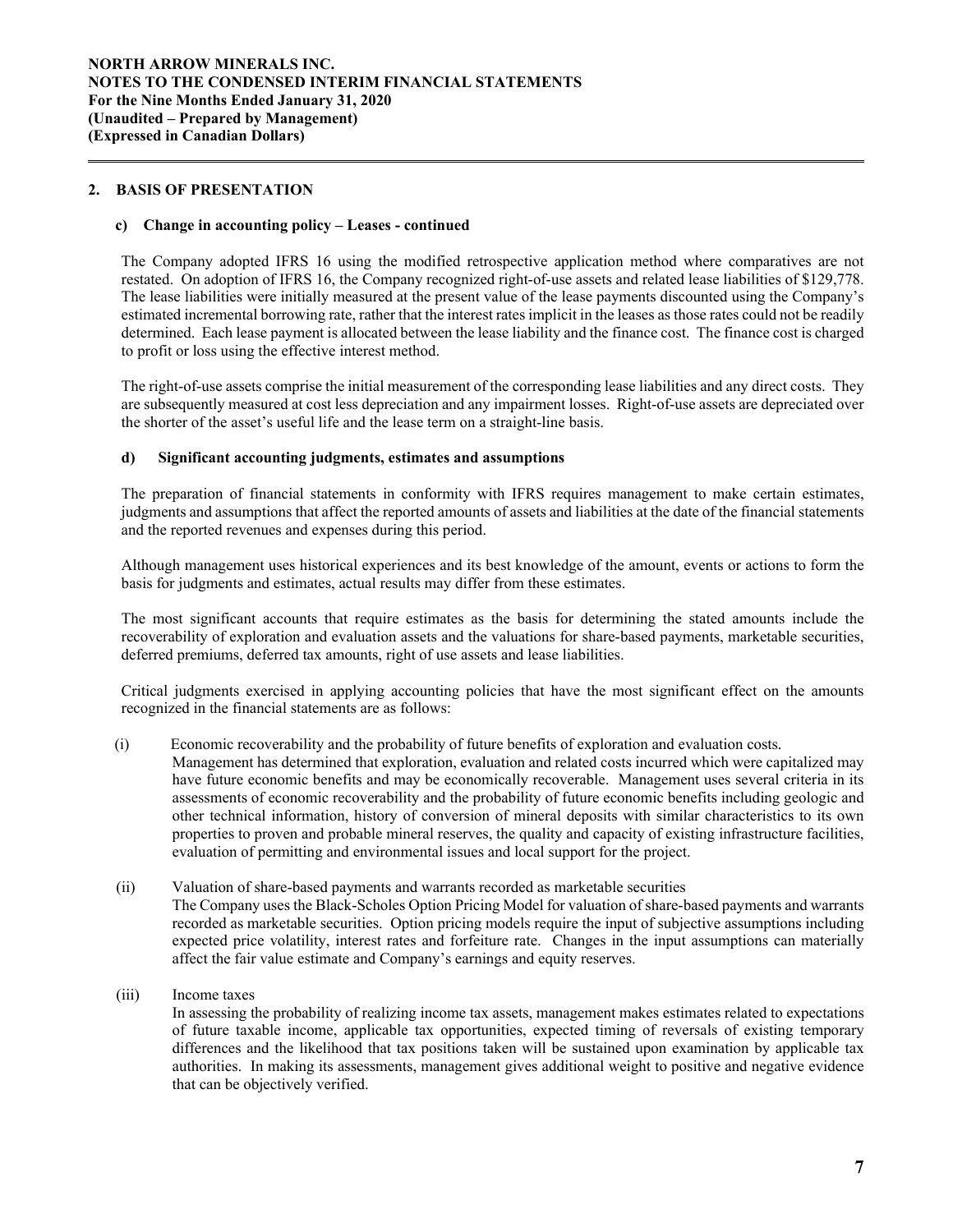## **2. BASIS OF PRESENTATION – continued**

 $\overline{a}$ 

### **d) Significant accounting judgments, estimates and assumptions** *-* **continued**

- (iv) Valuation of deferred premiums and flow-through shares On issuance the Company bifurcates the flow-through share into a flow-through share premium liability based on the estimated premium the investor pays for the flow through share and share capital. When qualifying expenses are incurred the Company derecognizes the liability and the premium is recognized as other income.
- (v) Valuation of marketable securities Marketable securities are valued at fair market value based on quoted prices in active markets. Changes in market prices can materially affect the fair value estimate and the Company's earnings.
- (vi) Valuation of right of use assets and related liabilities

Lease liabilities are initially measured at the present value of the lease payments discounted using the Company's estimated incremental borrowing rate or the interest rates implicit in the lease. Lease payment are allocated between the lease liability and the finance cost. The finance cost is charged to profit or loss using the effective interest method.

The right-of-use assets are initially measured at cost or the corresponding lease liability plus direct costs. They are subsequently measured at cost less depreciation and any impairment losses. Right-of-use assets are depreciated over the shorter of the asset's useful life and the lease term on a straight-line basis.

### **e) New accounting pronouncements**

- i) The IASB has issued several new standards and amendments which have been adopted by the Company. Each of the new standards is effective for annual periods beginning on or after January 1, 2019. The adoption of the standards and amendments did not have a material effect on the financial statements other than as disclosed in Note 2 c).
- ii) Certain pronouncements were issued by the IASB or IFRIC but are not yet effective as at January 31, 2020. The Company intends to adopt these standards and interpretations when they become effective.

# **3. FINANCIAL INSTRUMENTS AND RISK MANAGEMENT**

Financial instruments measured at fair value are classified into one of three levels in the fair value hierarchy according to the relative reliability of the inputs used to estimate the fair values. The three levels of the fair value hierarchy are:

- Level 1 Unadjusted quoted prices in active markets for identical assets or liabilities;
- Level 2 Inputs other than quoted prices that are observable for the asset or liability either directly or indirectly; and
- Level 3 Inputs that are not based on observable market data.

The Company's financial instruments consist of cash, marketable securities, receivables and accounts payable and accrued liabilities. Cash is carried at fair value using a Level 1 fair value measurement. The carrying value of receivables and accounts payable and accrued liabilities approximate their fair values due to their immediate or short-term maturity. Marketable securities consisting of common shares are recorded at fair value based on the quoted market prices in active markets at the reporting date, which is consistent with Level 1 of the fair value hierarchy**.** Marketable securities consisting of warrants are recorded at fair value based on a Black Scholes pricing model consistent with Level 3 of the fair value hierarchy.

The Company is exposed to a variety of financial risks by virtue of its activities, including credit risk, interest rate risk, liquidity risks, foreign currency risk, and equity market risk. The Company's objective with respect to risk management is to minimize potential adverse effects on the Company's financial performance. The Board of Directors provides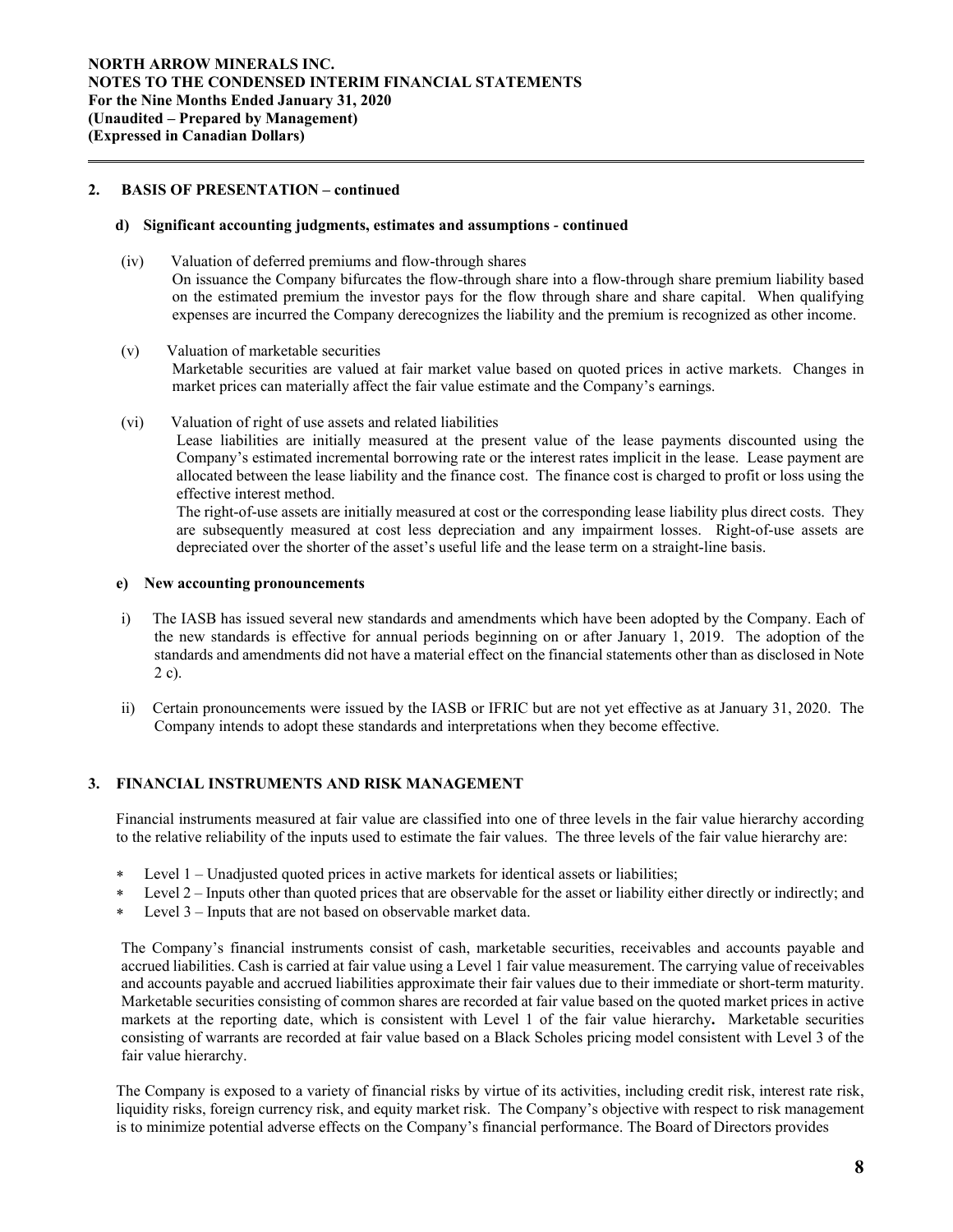## **3. FINANCIAL INSTRUMENTS AND RISK MANAGEMENT - continued**

direction and guidance to management with respect to risk management. Management is responsible for establishing controls and procedures to ensure that financial risks are mitigated to acceptable levels.

### Credit risk

 $\overline{a}$ 

Credit risk is the risk of financial loss to the Company if a counter-party to a financial instrument fails to meet its contractual obligations. The Company manages credit risk by investing its excess cash in short-term investments with investment grade ratings, issued by a Canadian chartered bank. The Company's receivables consist primarily of sales tax receivables due from the federal government and receivables from companies with which the Company has exploration agreements or options. The maximum exposure to credit risk at the reporting date is the carrying value of the Company's receivables and cash.

## Interest rate risk

Interest rate risk is the risk that the fair value or future cash flows of a financial instrument will fluctuate because of changes in market interest rates. Financial assets and liabilities with variable interest rates expose the Company to interest rate risk with respect to its cash flow. It is management's opinion that the Company is not exposed to significant interest rate risk.

## Liquidity risk

Liquidity risk is the risk that the Company will not be able to meet its obligations as they become due. The Company's ability to continue as a going concern is dependent on management's ability to raise the funds required through future equity financings, asset sales or exploration option agreements, or a combination thereof. The Company has no regular cash flow from its operating activities. The Company manages its liquidity risk by forecasting cash flow requirements for its planned exploration and corporate activities and anticipating investing and financing activities. Management and the Board of Directors are actively involved in the review, planning and approval of annual budgets and significant expenditures and commitments. Failure to realize additional funding could cast significant doubt on the Company's ability to continue as a going concern. As at January 31, 2020, the Company had cash of \$793,980 (April 30, 2019 - \$509,085) available to settle current liabilities of \$414,119 (April 30, 2019 - \$496,517).

### Foreign currency risk

 The Company's activities are within Canada and accordingly the Company is not subject to significant foreign currency risk.

### Equity market risk

The Company is exposed to equity price risk arising from its marketable securities, which are classified as fair value through profit (loss). The Company plans to sell its marketable securities as market conditions permit, or as is required to finance the Company's operations from time-to-time.

# **4. RECEIVABLES**

|                                          | <b>January 31, 2020</b> | April 30, 2019 |
|------------------------------------------|-------------------------|----------------|
| HST/GST receivables<br>Other receivables | 6,090<br>S<br>4,565     | 4,582<br>268   |
|                                          | 10,655                  | 4,850          |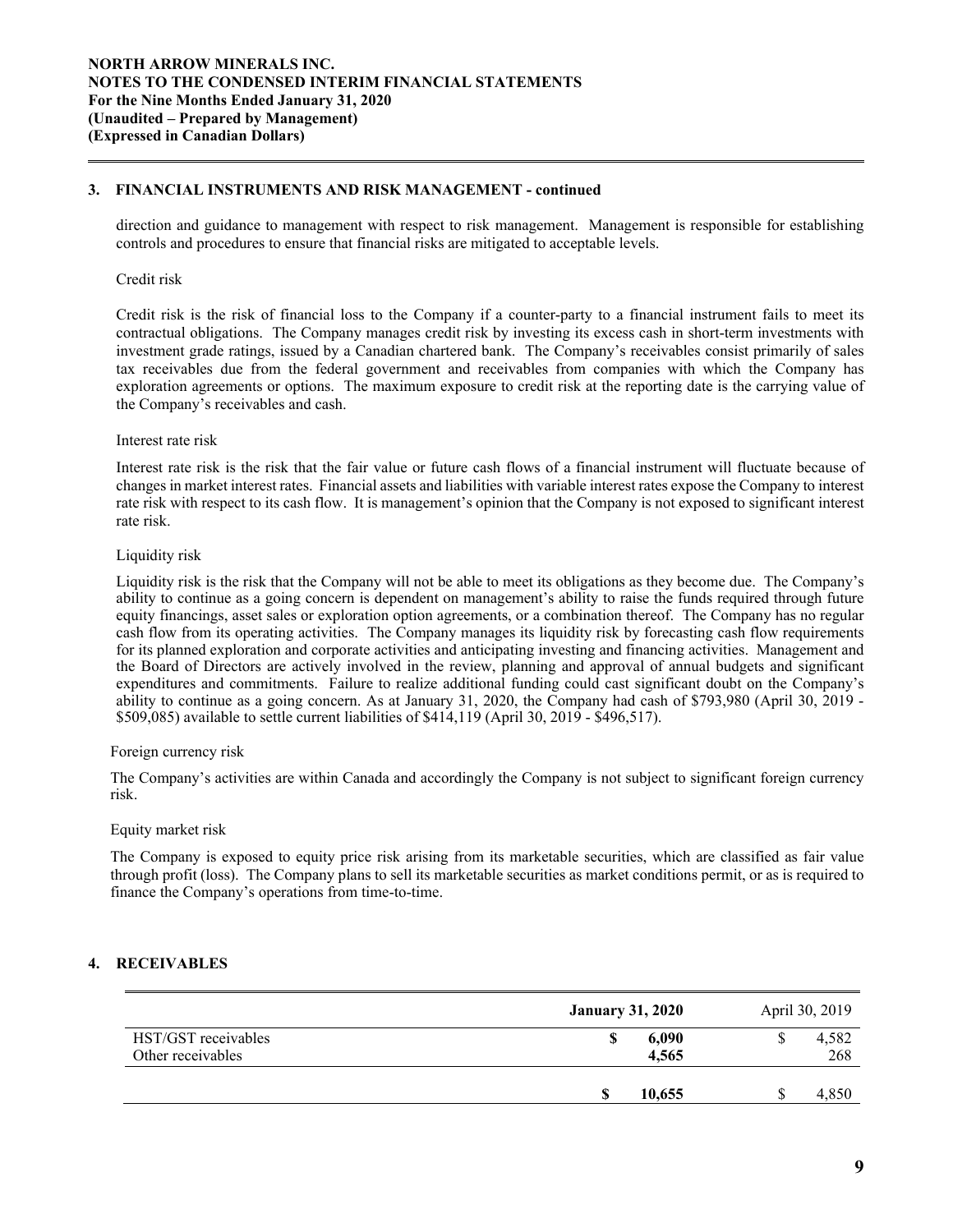## **NORTH ARROW MINERALS INC. NOTES TO THE CONDENSED INTERIM FINANCIAL STATEMENTS For the Nine Months Ended January 31, 2020 (Unaudited – Prepared by Management) (Expressed in Canadian Dollars)**

## **5. MARKETABLE SECURITIES**

 $\overline{a}$ 

|                                                                               | Cost      | <b>Unrealized</b><br>Gain (Loss)<br>on AFS<br><b>Securities</b> | Cost of<br><b>FVTPL</b><br><b>Securities</b><br>Sold | Gain (Loss)<br>on FVTPL<br><b>Securities</b><br><b>Fair Valued</b> | <b>Fair Value</b> |
|-------------------------------------------------------------------------------|-----------|-----------------------------------------------------------------|------------------------------------------------------|--------------------------------------------------------------------|-------------------|
| April 30, 2018                                                                | \$354,012 | \$ (50,000)                                                     | \$(172,167)                                          | \$(12, 845)                                                        | \$119,000         |
| Benchmark Metals Inc. –                                                       |           |                                                                 |                                                      |                                                                    |                   |
| 333,333 shares<br>Clean Commodities Corp. -<br>800,000 shares                 |           |                                                                 |                                                      | (24,000)                                                           | (24,000)          |
| Rover Metals<br>Corp.<br>$\overline{\phantom{a}}$                             | 25,000    |                                                                 |                                                      | 7,500                                                              | 32,500            |
| 500,000 shares<br>April 30, 2019                                              | 379,012   | \$ (50,000)                                                     | (172, 167)                                           | (29, 345)                                                          | 127,500           |
| Benchmark Metals Inc. -                                                       |           |                                                                 |                                                      |                                                                    |                   |
| <b>58,333 shares</b><br>Dixie Gold Inc. (formerly                             |           |                                                                 | (61, 875)                                            | 11,083                                                             | (50, 792)         |
| <b>Clean Commodities Corp.)</b><br>200,000 shares<br>$\overline{\phantom{0}}$ |           |                                                                 |                                                      | 16,000                                                             | 16,000            |
| Rover Metals Corp. -<br>500,000 shares                                        |           |                                                                 |                                                      | (22,500)                                                           | (22,500)          |
| <b>January 31, 2020</b>                                                       | \$379,012 | \$ (50,000)                                                     | \$(234,042)                                          | \$(24,762)                                                         | \$<br>70,208      |

a) During the year ended April 30, 2018, the Company completed the sale of its 100% interest in the Contwoyto Project, Nunavut, including the Butterfly gold prospect, to Benchmark Metals Inc. ("Benchmark", previously Crystal Exploration Inc.) for \$205,000 consisting of consideration of \$100,000 and 333,333 common shares of Benchmark having a fair value of \$105,000. The Company retains a 1.0% gross overriding royalty on diamonds and a 1.0% net smelter return on precious and base metals. Half of the royalties can be purchased by Benchmark at any time with the payment of \$1.0 million. The Company will also receive conditional share payments of 166,666 Benchmark shares in the event that Benchmark reports an inferred gold resource exceeding 250,000 ounces associated with the Butterfly gold prospect and a further 166,666 Benchmark shares in the event Benchmark reports a separate inferred resource of at least 250,000 ounces of gold outside of the Butterfly area.

- b) During the year ended April 30, 2019, the Company completed the sale of certain assets to Rover Metals Corp. ("Rover") for consideration of 500,000 shares (received) having a fair value of \$25,000. Subsequent to the acquisition date, should Rover disclose an inferred, indicated or measured mineral resource of 500,000 ounces of gold within an area of interest, the Company shall be entitled to an additional \$100,000 payable in either cash or shares at the purchaser's discretion. In addition, should Rover disclose an inferred, indicated or measured mineral resource of 750,000 ounces of gold within the area of interest, North Arrow shall be entitled to an additional \$100,000 payable in either cash or shares at the purchaser's discretion.
- c) During the nine months ended January 31, 2020, Clean Commodities Corp. completed its corporate name change to Dixie Gold Inc. and consolidated its share capital on the basis of 4 old shares for 1 new share.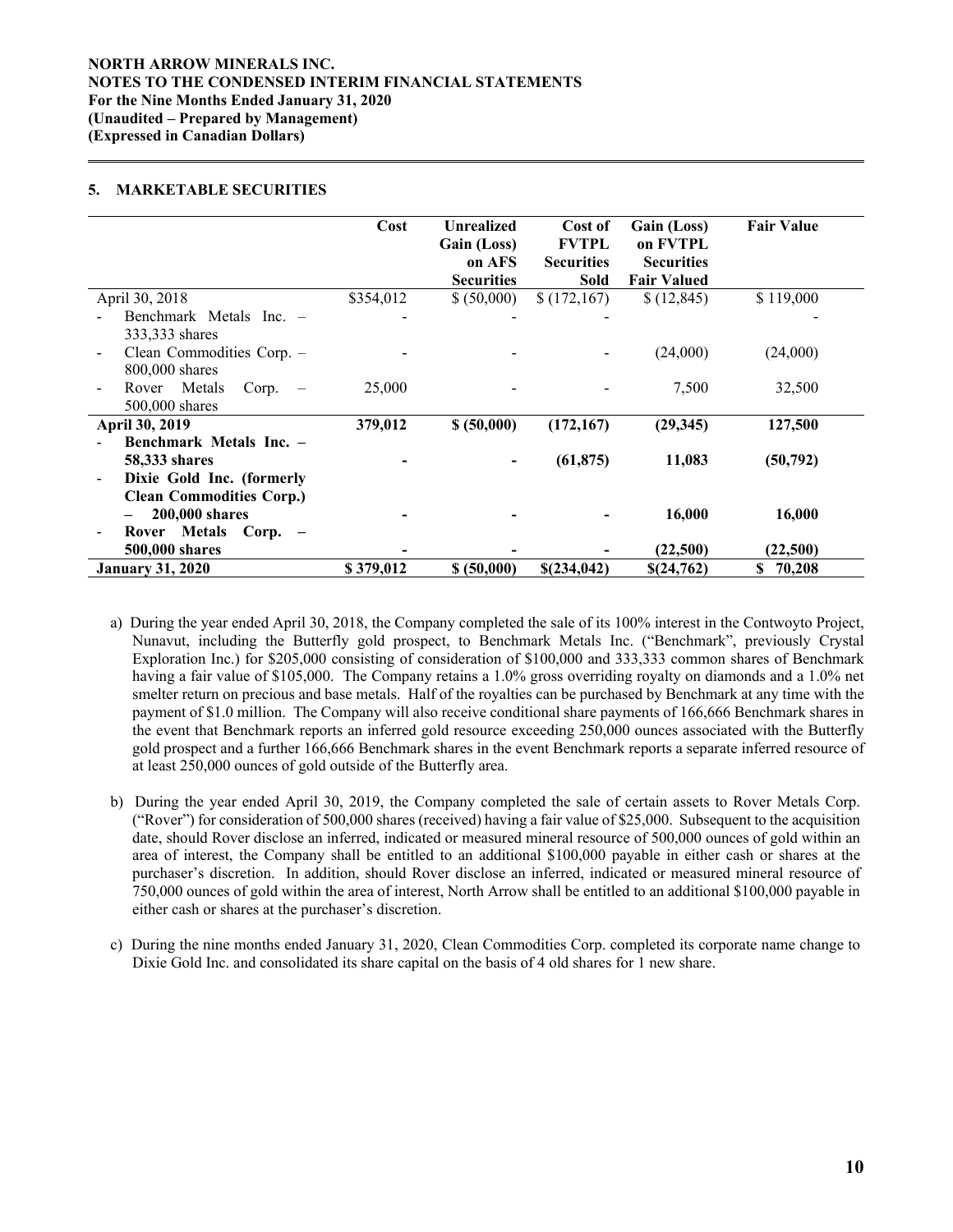# **6. EQUIPMENT**

 $\overline{a}$ 

|                                 | Office and computer | Field     |                |  |  |
|---------------------------------|---------------------|-----------|----------------|--|--|
|                                 | equipment           | equipment | <b>Total</b>   |  |  |
| Cost                            |                     |           |                |  |  |
| Balance, April 30, 2018         | \$47,015            | \$93,775  | 140,790<br>\$. |  |  |
| Additions                       | 22,599              |           | 22,599         |  |  |
| Balance, April 30, 2019         | 69,614              | 93,775    | 163,389        |  |  |
| <b>Additions</b>                | -                   |           |                |  |  |
| Balance, January 31, 2020       | \$69,614            | \$93,775  | \$163,389      |  |  |
|                                 |                     |           |                |  |  |
| <b>Accumulated Depreciation</b> |                     |           |                |  |  |
| Balance, April 30, 2018         | \$26,046            | \$50,562  | \$76,608       |  |  |
| Additions                       | 7,633               | 8,642     | 16,275         |  |  |
| Balance, April 30, 2019         | 33,679              | 59,204    | 92,883         |  |  |
| <b>Additions</b>                | 8,082               | 5,184     | 13,266         |  |  |
| Balance, January 31, 2020       | \$41,761            | \$64,388  | \$106,149      |  |  |
|                                 |                     |           |                |  |  |
| <b>Carrying amounts</b>         |                     |           |                |  |  |
| April 30, 2019                  | \$35,935            | \$34,571  | \$70,506       |  |  |
| <b>January 31, 2020</b>         | \$27,853            | \$29,387  | \$57,240       |  |  |

# **7. RIGHT OF USE ASSETS AND LEASE LIABILITIES**

| <b>Right of use assets</b>      | <b>Nine Months</b> |                   |   | Year ended April |
|---------------------------------|--------------------|-------------------|---|------------------|
|                                 |                    | ended January 31, |   | 30, 2019         |
|                                 |                    | 2020              |   |                  |
| <b>Opening balance (Note 2)</b> |                    | 129,778           | S |                  |
| <b>Depreciation</b>             |                    | (53,705)          |   |                  |
|                                 |                    |                   |   |                  |
| <b>Ending Balance</b>           |                    | 76,073            |   |                  |

| <b>Lease Liabilities</b>        |   | <b>Nine Months</b> |   | Year ended April |
|---------------------------------|---|--------------------|---|------------------|
|                                 |   | ended January 31,  |   | 30, 2019         |
|                                 |   | 2020               |   |                  |
| <b>Opening balance (Note 2)</b> | S | 129,778            | S |                  |
| Lease payments                  |   | (60, 053)          |   |                  |
| <b>Finance cost</b>             |   | 3,750              |   |                  |
| <b>Ending Balance</b>           |   | 73,475             |   |                  |
|                                 |   |                    |   |                  |
| Current                         | S | 68,550             | S |                  |
| Long-term                       |   | 4,925              |   |                  |
|                                 |   | 73,475             |   |                  |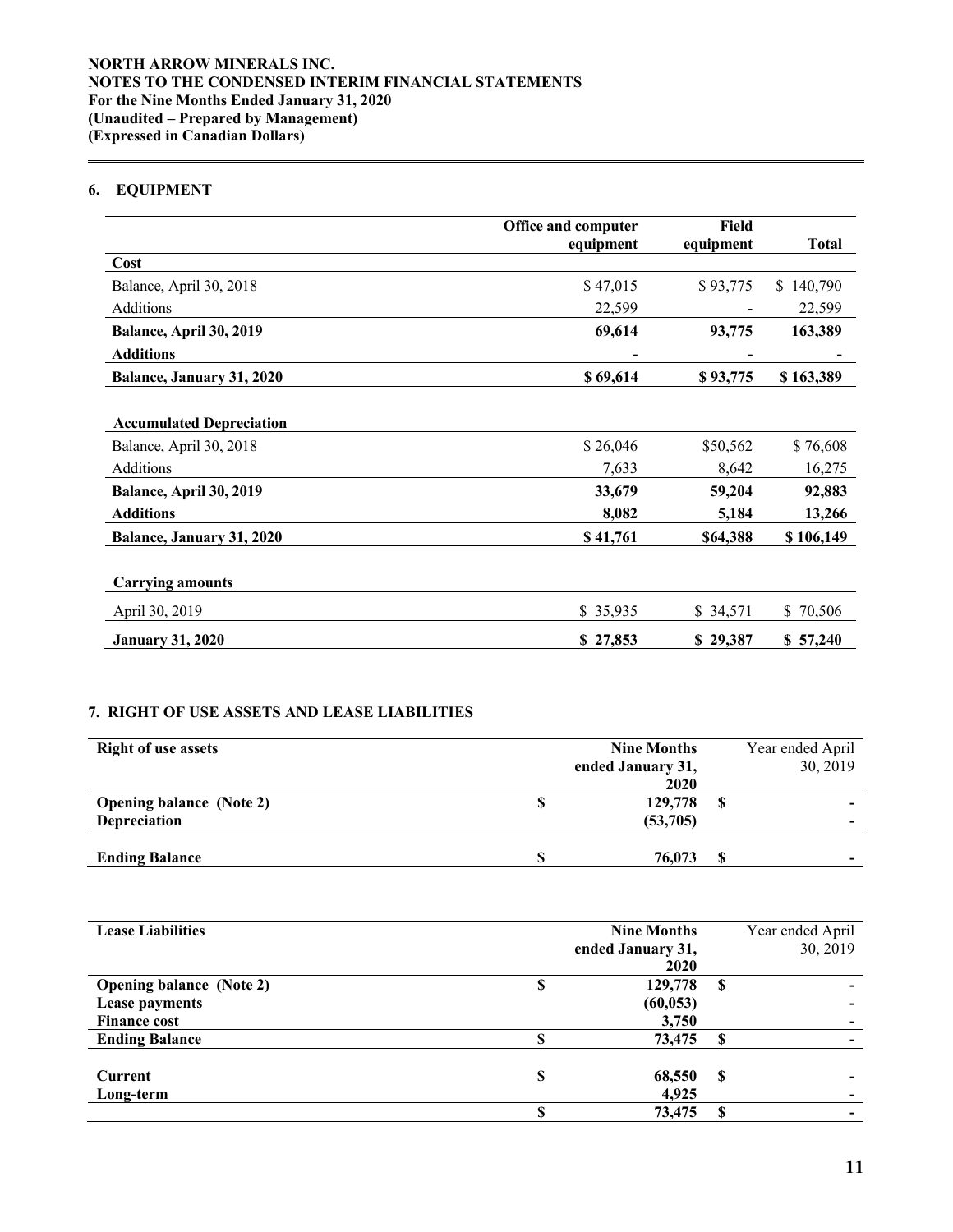# **8. EXPLORATION AND EVALUATION ASSETS**

 $\overline{a}$ 

|                                         |                 | <b>Expended</b><br><b>During</b> | Write-offs<br>During | January 31,              |
|-----------------------------------------|-----------------|----------------------------------|----------------------|--------------------------|
|                                         | April 30, 2019  | the Period                       | the Period           | 2020                     |
| <b>Diamond Properties</b>               |                 |                                  |                      |                          |
| Lac de Gras, Canada                     |                 |                                  |                      |                          |
| <b>Exploration</b> costs                | \$235,404       | \$                               | \$                   | \$235,404                |
| Acquisition and tenure costs            | 277,918         |                                  |                      | 277,918                  |
| Geological, data collection and assays  | 153,559         |                                  |                      | 153,559                  |
| Office and salaries                     | 134,040         | $\overline{a}$                   |                      | 134,040                  |
|                                         | 800,921         |                                  |                      | 800,921                  |
| Pikoo, Canada                           |                 |                                  |                      |                          |
| <b>Exploration</b> costs                | 1,259,526       | 2,274                            |                      | 1,261,800                |
| Drilling                                | 2,085,859       |                                  |                      | 2,085,859                |
| Acquisition and tenure costs            | 217,782         |                                  |                      | 217,782                  |
| Geological, data collection and assays  | 1,597,248       | 685                              |                      | 1,597,933                |
| Office and salaries                     | 644,946         | 10,928                           |                      | 655,874                  |
| Contribution from joint-venture partner | (637, 813)      |                                  |                      | (637, 813)               |
|                                         | 5,167,548       | 13,887                           | $\blacksquare$       | 5,181,435                |
| Loki, Canada                            |                 |                                  |                      |                          |
| <b>Exploration</b> costs                | 443,655         | 57,647                           |                      | 501,302                  |
| Drilling                                | 296,657         |                                  |                      | 296,657                  |
| Acquisition and tenure costs            | 57,524          | 20,083                           |                      | 77,607                   |
| Geological, data collection and assays  | 204,754         | 73,013                           |                      | 277,767                  |
| Office and salaries                     | 167,555         | 65,821                           |                      | 233,376                  |
| Recoveries                              | (270,000)       | (351,000)                        | $\blacksquare$       | (621,000)                |
|                                         | 900,145         | (134, 436)                       | $\overline{a}$       | 765,709                  |
| Naujaat, Canada                         |                 |                                  |                      |                          |
| <b>Exploration</b> costs                | 849,587         | 161,035                          |                      | 1,010,622                |
| Drilling                                | 1,464,020       |                                  |                      | 1,464,020                |
| Acquisition and tenure costs            | 378,528         | 23,421                           |                      | 401,949                  |
| Geological, data collection and assays  | 4,916,690       | 129,447                          |                      | 5,046,137                |
| Office and salaries                     | 867,712         | 119,752                          |                      | 987,464                  |
| Recoveries                              |                 | (24,000)                         | L.                   | (24,000)                 |
|                                         | 8,476,537       | 409,655                          |                      | 8,886,192                |
|                                         |                 |                                  |                      |                          |
| Mel, Canada                             |                 |                                  |                      |                          |
| Exploration costs                       | 1,341,032       | 624                              |                      | 1,341,656                |
| Drilling                                | 465,004         |                                  |                      | 465,004                  |
| Acquisition and tenure costs            | 288,085         | 15,067                           |                      | 303,152                  |
| Geological, data collection and assays  | 991,850         | 5,229                            |                      | 997,079                  |
| Office and salaries                     | 328,795         | 35,171                           |                      | 363,966                  |
|                                         | 3,414,766       | 56,091                           | $\blacksquare$       | 3,470,857                |
|                                         |                 |                                  |                      |                          |
| TOTAL                                   | 18,759,917<br>S | \$345,197                        | S<br>$\blacksquare$  | <b>S</b><br>19, 105, 114 |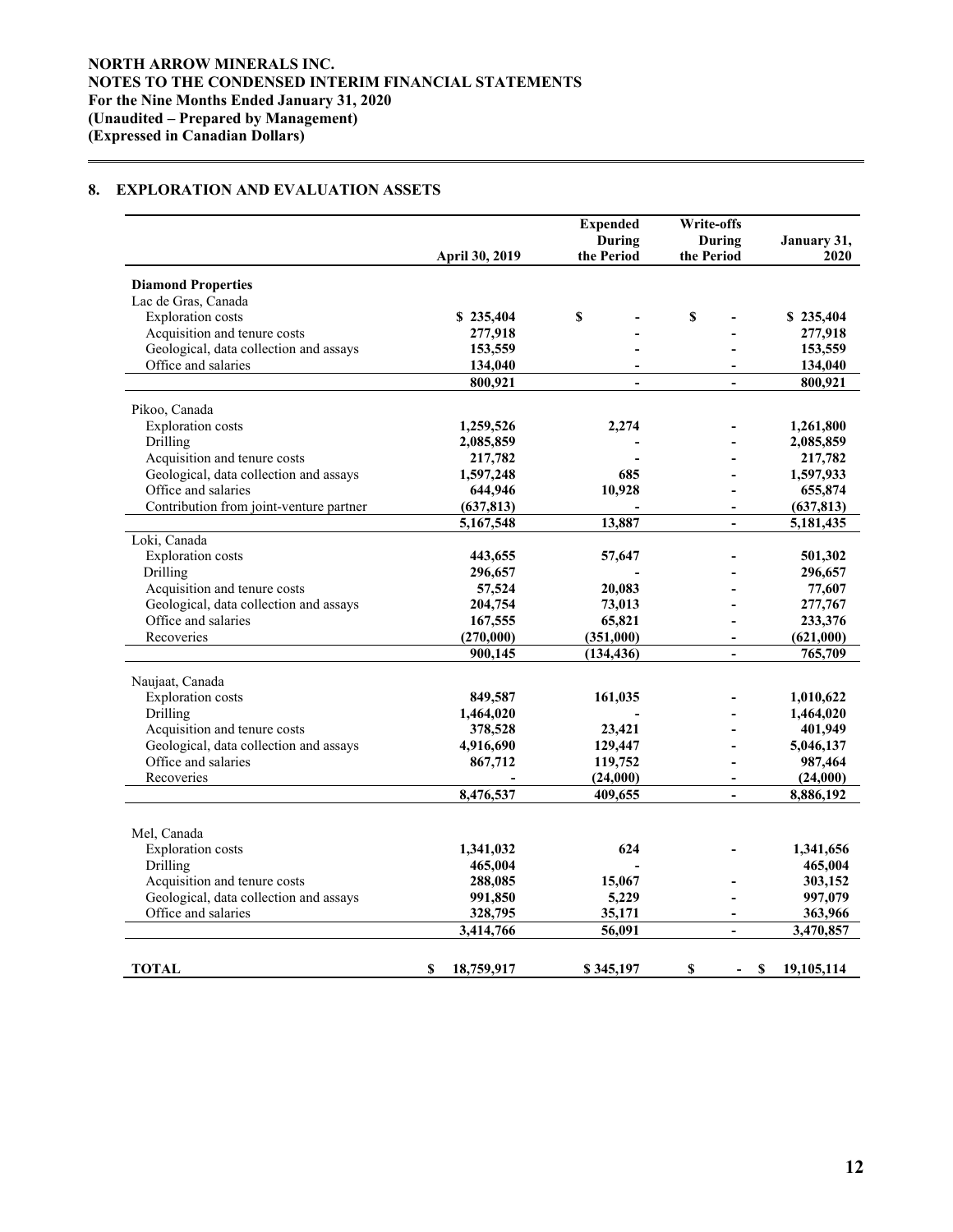### April 30, 2018 Expended During the Year Write-offs During<br>the Year April 30, 2019 **Diamond Properties**  Lac de Gras, Canada Exploration costs<br>
Acquisition and tenure costs<br>  $277.918$ <br>  $277.918$ <br>  $277.918$ Acquisition and tenure costs<br>
Geological, data collection and assays<br>  $153,559$ <br>  $153,559$ <br>  $-$ <br>
277,918 Geological, data collection and assays 153,559 -Office and salaries 134,040 - 134,040 - 134,040  $800,921$  - 800,921 Pikoo, Canada Exploration costs 1,257,815 1,711 - 1,259,526 Drilling 2,085,859 - 2,085,859 - 2,085,859 Acquisition and tenure costs 213,660 4,122 - 217,782 Geological, data collection and assays  $1,592,006$   $5,242$   $- 1,597,248$ <br>Office and salaries  $630,709$   $14,237$   $- 644,946$ Office and salaries 630.709  $14.237$ Contribution from joint-venture partner (637,813) (637,813) (637,813) 5,142,236 25,312 - 5,167,548 Loki, Canada Exploration costs 385,581 58,074 - 443,655<br>Drilling 269,829 26,828 - 296,657 Drilling 269,829 26,828 - 296,657 Acquisition and tenure costs 56,924 600 - 57,524 Geological, data collection and assays  $169,291$   $35,463$  -  $204,754$ Office and salaries 138,439 29,116 - 167,555 Recoveries (144,500) (125,500) (125,500) (270,000) 875,564 24,581 - 900,145 Naujaat, Canada Exploration costs 733,146 116,441 - 849,587 Drilling 1,464,020 - 1,464,020 - 1,464,020 Acquisition and tenure costs 337,152 41,376 - 378,528<br>Geological, data collection and assays 4,669,946 246,744 4.916,690 Geological, data collection and assays  $4,669,946$   $246,744$  -  $4,916,690$ <br>Office and salaries  $713,048$   $154,664$  -  $867,712$ Office and salaries 713,048 154,664 - 867,712<br>7,917,312 559,225 - 8,476,537 7,917,312 559,225 - 8,476,537 Luxx, Canada Exploration costs 50,420 - (50,420) Acquisition and tenure costs<br>
Geological, data collection and assays<br>
121,301 - (121,301)<br>
121,301 Geological, data collection and assays 121,301 Office and salaries  $44,793$  -  $(44,793)$  $355,247$  -  $(355,247)$  -Mel, Canada Exploration costs 204,085 1,136,947 - 1,341,032 Drilling - 465,004 465,004 Acquisition and tenure costs 287,338 747 - 288,085 Geological, data collection and assays 634,677 357,173 - 991,850 Office and salaries 122,670 206,125 - 328,795 1,248,770 2,165,996 - 3,414,766 **TOTAL 8** 16,340,050 **\$2,775,114 \$** (355,247) **\$** 18,759,917

## **8. EXPLORATION AND EVALUATION ASSETS -continued**

 $\overline{a}$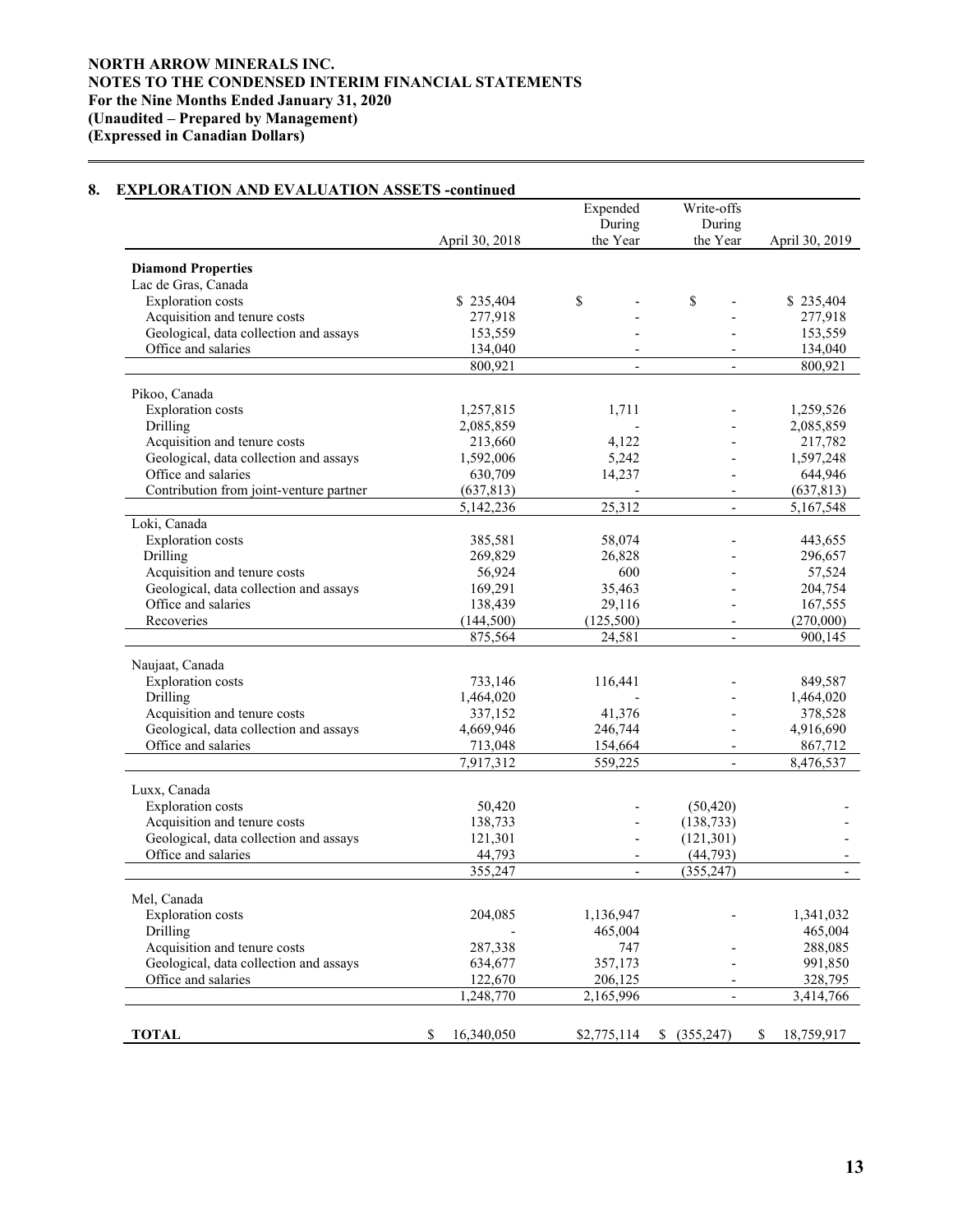## **8. EXPLORATION AND EVALUATION ASSETS - continued**

Title to exploration and evaluation assets involves certain inherent risks due to the difficulties of determining the validity of certain claims as well as the potential for problems arising from the frequently ambiguous conveyancing history characteristic of many exploration and evaluation assets. The Company has investigated title to all of its exploration and evaluation assets and, to the best of its knowledge, title to all of these assets are in good standing.

## **Diamond Properties, Canada**

 $\overline{a}$ 

### *Lac de Gras project, Northwest Territories*

In August 2011, the Company entered into an option agreement with Dominion Diamond Mines ("Dominion"), and Springbok Holdings Inc. ("Springbok"), to jointly explore Springbok and the Company's Lac de Gras property and Dominion's land holdings contiguous to Springbok and the Company's Lac de Gras property (collectively, the "JV Property"). Subsequently in accordance with the terms of the agreement, Dominion incurred more than \$5,000,000 of exploration expenditures and earned a 55% interest in the joint venture and the Company and Springbok shared equally a 45% interest in the JV Property.

On October 24, 2012, the Company entered into an agreement to acquire Springbok's interest in the JV Property (the "Springbok Interests") for 1,000,000 common shares in the Company issued at a value of \$235,000. As additional consideration, in the event that the Company subsequently incurs \$2 million in joint venture expenditures on the JV Property, the Company will issue to Springbok that number of common shares of the Company having a value of \$1 million. A director of the Company is a principal of Springbok.

In October 2015, the Company and Dominion finalized a joint venture agreement having an effective date of June 1, 2015 to govern the ongoing evaluation, on the basis of a 45%/55% (North Arrow/Dominion) joint venture, of the JV Property. Subsequent to December 2015, the Company has elected not to contribute its proportionate share of costs to the 2016, 2017, 2018 and 2019 exploration programs and as a result holds an approximate 22% interest in the joint venture as at January 31, 2020.

# *Naujaat project, Nunavut*

The Company maintains a 100% interest in the Naujaat diamond project. This interest is subject to a February 15, 2017 agreement under which Stornoway Diamond Corporation ("Stornoway") retains a 0.5% gross overriding royalty ("GOR") and net smelter royalty ("NSR") on diamond, precious metals and base metal production from the Naujaat project and the Company agreed to pay Stornoway \$2.5 million at the time the first royalty payments relating to the Naujaat project are payable.

The Naujaat project is also subject to an additional 3% NSR on metals and a 3% gross production royalty ("GPR") on industrial minerals, including diamonds. Effective November 21, 2016, the Company reached an agreement with the underlying royalty holder where each of the NSR and GPR may be reduced to from 3% to 1% subject to future contingent cash payments totaling \$5.15 million and future staged exploration expenditures totalling \$20 million.

## *Pikoo project, Saskatchewan*

The Company maintains a 100% interest in the Pikoo diamond project. This interest is subject to a February 15, 2017 agreement under which Stornoway retains a 1.0% gross overriding royalty ("GOR") and net smelter royalty ("NSR") on diamond, precious metal and base metal production from the Pikoo project, and the Company agreed to pay Stornoway \$1.25 million at the time the first royalty payments relating to the Pikoo project are payable.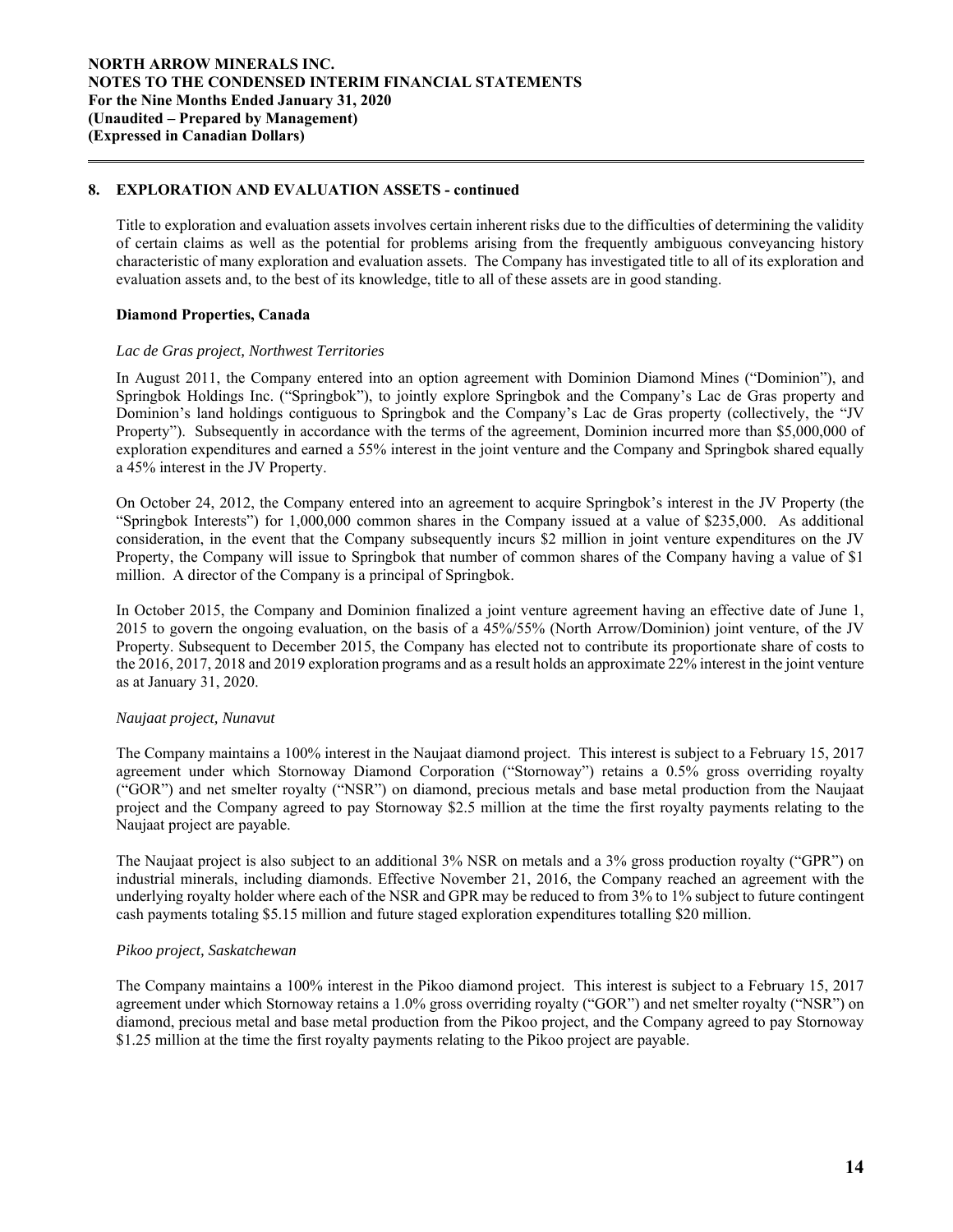## **8. EXPLORATION AND EVALUATION ASSETS - continued**

### **Diamond Properties, Canada – continued**

### *Loki project, Northwest Territories*

The Company maintains a 100% interest in the Loki diamond project subject to royalties ranging from 1.25% to 1.5% on diamonds and base and precious metals granted to Umgeni Holdings International Limited ("Umgeni") pursuant to the terms of a January 25, 2016 royalty purchase agreement. Effective July 31, 2019, the royalty purchase agreement was amended to grant Umgeni increased royalties ranging to 2% for \$266,000 (received). Umgeni is a private company of which a director of the Company is a beneficiary of the sole shareholder.

#### *Mel project, Nunavut*

 $\overline{a}$ 

The Company maintains a 100% interest in the Mel diamond project in Nunavut. The project was acquired from Anglo Celtic Exploration Ltd., a private company controlled by a director, for 250,000 warrants entitling the holder to acquire 250,000 shares at a price of \$0.65 per share and is subject to a 1% GOR payable to Anglo Celtic Exploration Ltd. The Company retains the right to buy back one half of the GOR for \$1,000,000 at any time. During the year ended April 30, 2019 the warrants expired unexercised.

### *Luxx project, Nunavut*

The Company maintains a 100% interest in the Luxx diamond project in Nunavut. The project was acquired from Anglo Celtic Exploration Ltd., a private company controlled by a director, for 250,000 warrants entitling the holder to acquire 250,000 shares at a price of \$0.65 per share and is subject to a 1% GOR payable to Anglo Celtic Exploration Ltd. The Company retains the right to buy back one half of the gross overriding royalty for \$1,000,000 at any time. During the year ended April 30, 2019, the warrants expired unexercised. During the year ended April 30, 2019, the Company wrote off \$355,247 of exploration and evaluation expenses related to the property due to the lack of active exploration on the property over the last three years.

# **9. ACCOUNTS PAYABLE AND ACCRUED LIABILITIES**

|                                       | <b>January 31, 2020</b> | April 30, 2019     |
|---------------------------------------|-------------------------|--------------------|
| Trade payables<br>Accrued liabilities | 96,874<br>248,695       | 222,517<br>274,000 |
|                                       | 345,569                 | 496,517            |

Included in accrued liabilities is a provision of \$241,000 for estimated costs related to the demobilization of equipment in Nunavut.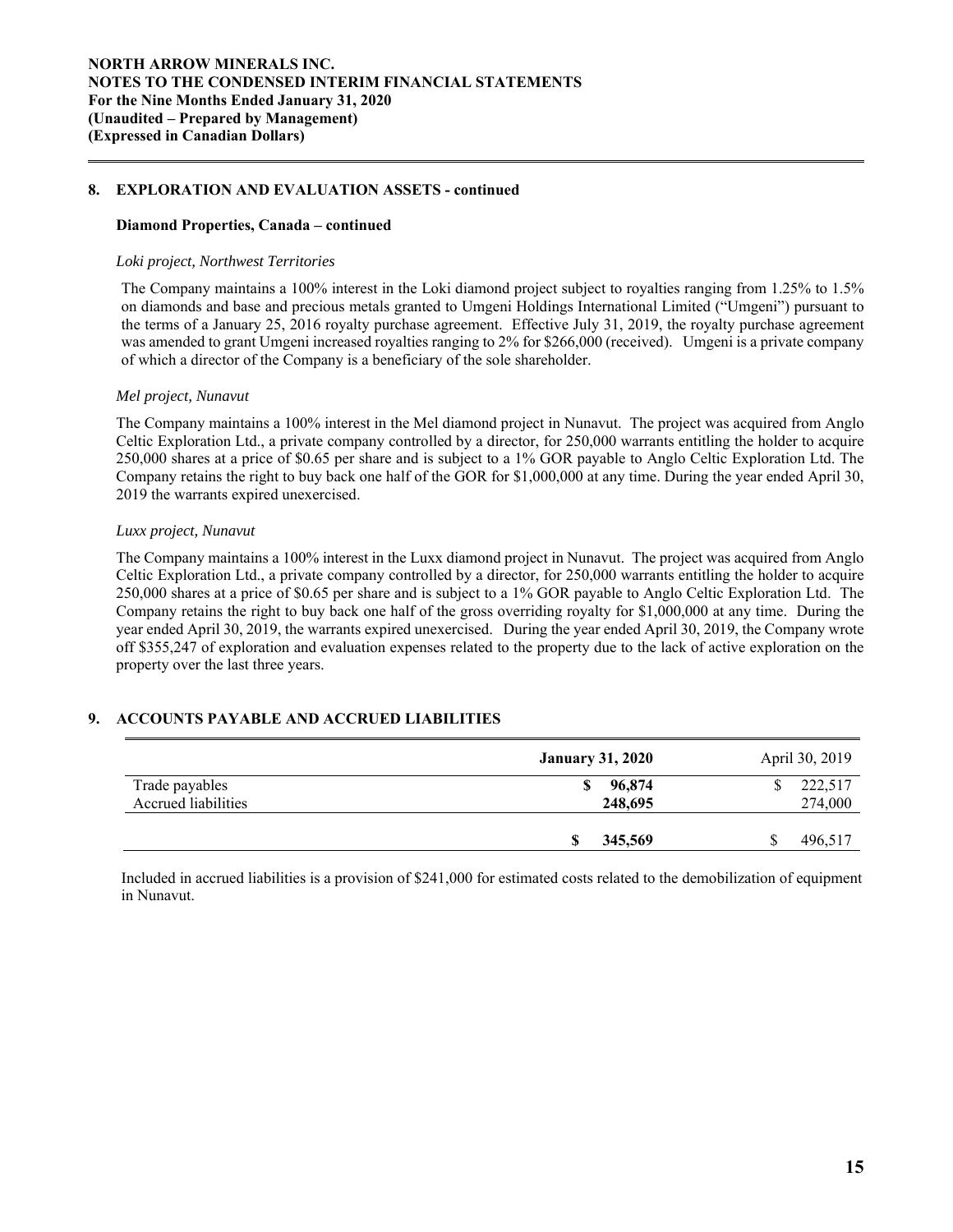## **10. CAPITAL STOCK AND RESERVES**

### **Authorized share capital**

The authorized share capital of the Company is an unlimited number of common shares without par value.

### **Share issuances**

 $\overline{a}$ 

- a) On May 18, 2017, the Company completed a non-brokered private placement of 20,000,000 units at a price of \$0.25 per unit for gross proceeds of \$5,000,000. Each unit consisted of one common share and one common share purchase warrant. At May 18, 2017, the Company's market price was \$0.215 per share: accordingly, \$700,000 of the proceeds were assigned to the value of the warrants under the residual method. Each warrant entitles the holder to purchase one additional common share at a price of \$0.40 per share for a period of three years. On July 31, 2019, the Company extended the expiry date of the warrants by two years and reduced the exercise price of the warrants to \$0.225.
- b) On June 19, 2018, the Company issued 10,135,000 flow-through shares at a price of \$0.20 per share and 6,481,717 non-flow-through units at a price of \$0.17 per unit for gross proceeds of \$3,128,892. Each non-flow-through unit consisted of a non-flow through common share and a transferrable warrant that entitles the holder to purchase one common share at a price of \$0.30 for a period of 24 months. The flow-through shares were issued at a premium which was determined to be \$304,050 and this was initially recorded as a deferred premium liability. During the year ended April 30, 2019, the Company incurred eligible exploration expenditures and credited to other income the deferred premium of \$304,050. Finders' fees and costs of \$90,169 were payable in connection with these private placements. On July 31, 2019, the Company extended the expiry date of all 6,481,717 warrants by two years and reduced the exercise price of 5,070,887 of the warrants to \$0.225.
- c) On July 31, 2019, the Company issued 17,904,286 units at a price of \$0.07 per unit for gross proceeds of \$1,253,300. Each unit consisted of one common share and a transferrable warrant that entitles the holder to purchase one additional common share at a price of \$0.10 for a period of 60 months. Finders' fees and costs of \$24,464 were payable in connection with the private placement. At January 31, 2020 the Company's market price was \$0.06 per share: accordingly, \$179,043 of the proceeds were assigned to the value of the warrants under the residual method.

## **Stock options and warrants**

 At the Company's Annual General Meeting held on December 19, 2019, the shareholders ratified the stock option plan (the "Plan"). The Plan gives the directors the authority to grant options to directors, officers, employees and consultants. The maximum number of shares to be issued under the Plan is 10% of the issued and outstanding common shares at the time of the grant. The exercise price of each option granted shall not be less than the market price at the date of grant less a discount up to 25% in accordance with the policies of the TSX Venture Exchange ("TSXV").

Options granted typically have a term up to 5 years with vesting provisions determined by the directors in accordance with TSXV policies for Tier 2 Issuers, with a typical vesting period of 25% upon grant and 25% every six months thereafter.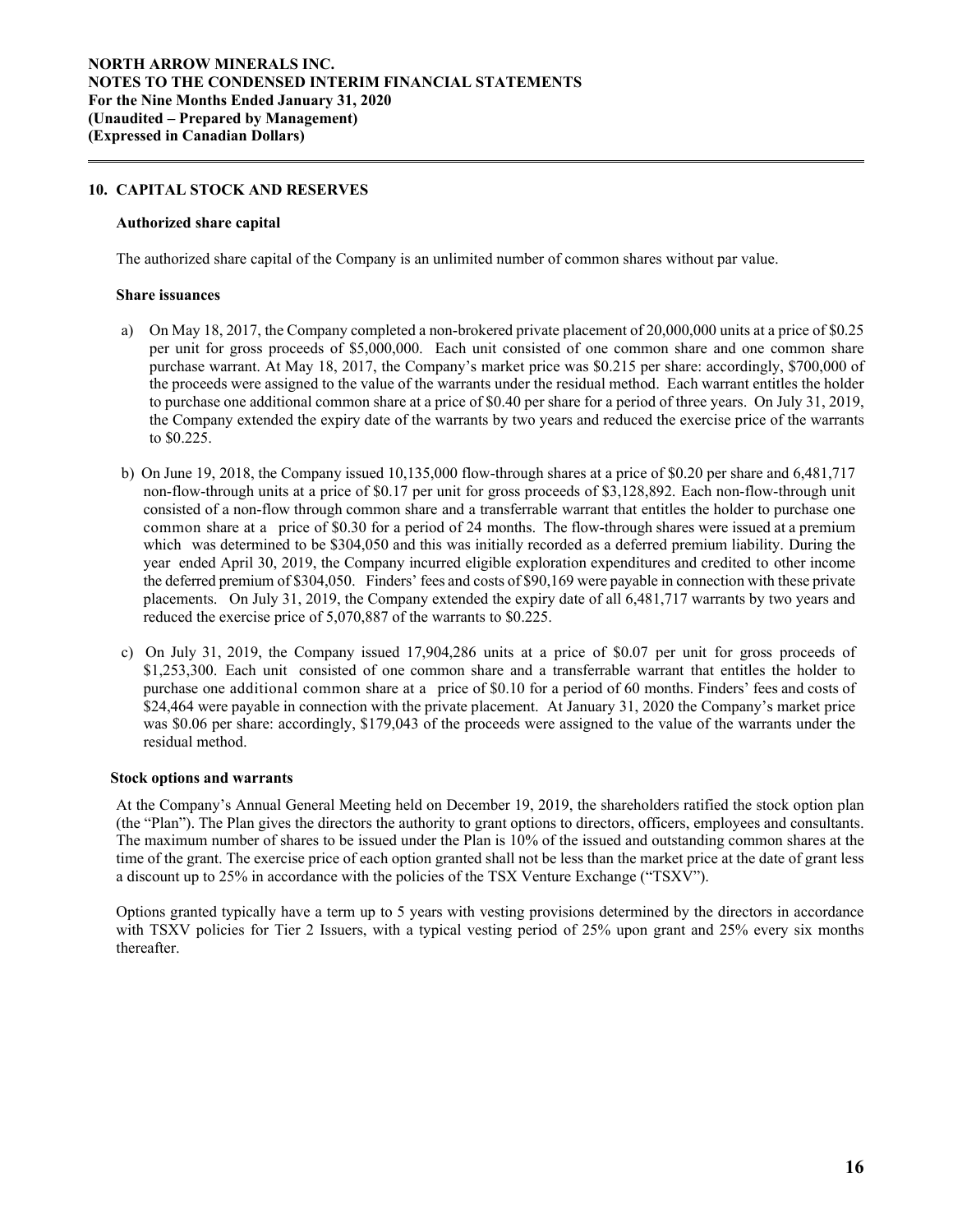## **10. CAPITAL STOCK AND RESERVES – continued**

### **Stock options and warrants – continued**

 $\overline{a}$ 

As at January 31, 2020, the following stock options were outstanding:

| Number of     | Exercise | Number of            |                   |
|---------------|----------|----------------------|-------------------|
| <b>Shares</b> | Price    | <b>Shares Vested</b> | Expiry Date       |
| 2,210,000     | 0.27     | 2,210,000            | June 23, 2022     |
| 50,000        | 0.25     | 50,000               | November 21, 2022 |
| 2,070,000     | 0.27     | 2,070,000            | May 10, 2023      |
| 2,670,000     | 0.20     | 2,670,000            | July 12, 2023     |
| 2,970,000     | 0.10     | 742,500              | November 8, 2024  |
| 9,970,000     |          | 7,742,500            |                   |

A summary of the Company's stock option activity is as follows:

|                           |             | Weighted              |
|---------------------------|-------------|-----------------------|
|                           | Number      | Average               |
|                           | of Options  | <b>Exercise Price</b> |
| Balance, April 30, 2018   | 6,520,000   | \$0.38                |
| Options expired           | (3,337,500) | 0.42                  |
| Options extended          | 2,075,000   | 0.27                  |
| Options granted           | 2,695,000   | 0.20                  |
| Balance, April 30, 2019   | 7,952,500   | 0.28                  |
| Options expired           | (952,500)   | (0.60)                |
| Options granted           | 2,970,000   | 0.10                  |
| Balance, January 31, 2020 | 9,970,000   | \$0.20                |

### **Share-based compensation**

 During the nine months ended January 31, 2020, the Company extended nil stock options (January 31, 2019 - 2,075,000) and granted 2,970,000 stock options (January 31, 2019 - 2,695,000) having a total fair value of \$111,177 (January 31, 2019 - \$714,496) and a weighted average grant-date value of \$0.04 (January 31, 2019 - \$0.15) per option. During the nine months ended January 31, 2020, the Company recognized share-based compensation of \$123,603 (January 31, 2019 – \$603,434) relating to options vested during the period. The fair value of options granted was estimated on the date of grant using the Black-Scholes option pricing model, with the following assumptions:

|                                 | January 31, 2020 | April 30, 2019 |
|---------------------------------|------------------|----------------|
| Risk-free interest rate         | 1.75%            | 1.75%          |
| Expected dividend yield         | Nil              | Nil            |
| Expected stock price volatility | 117.57%          | 115.02%        |
| Expected life                   | 5 years          | 5 years        |
| Expected forfeiture rate        | Nil              | Nil            |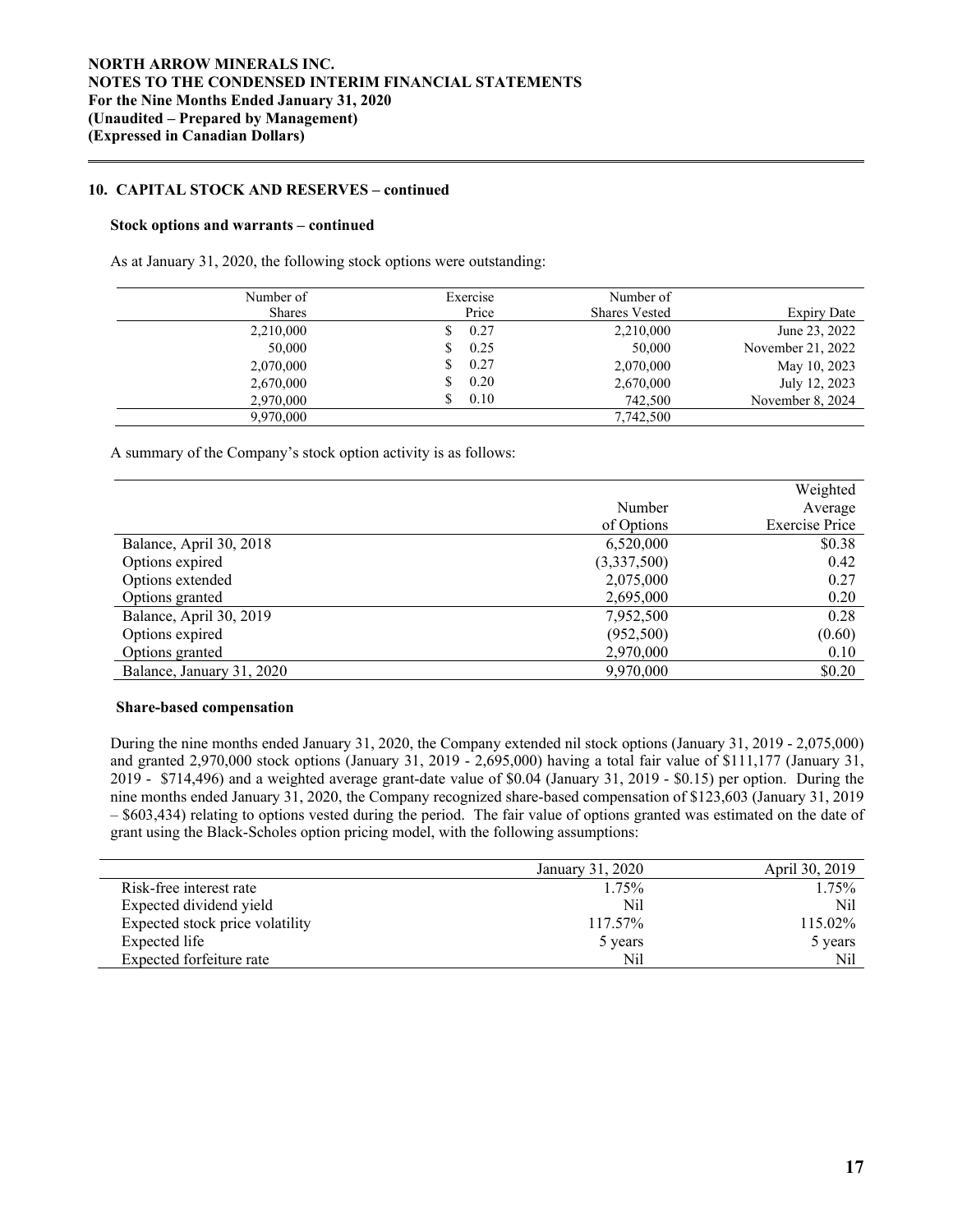## **10. CAPITAL STOCK AND RESERVES – continued**

#### **Stock options and warrants – continued**

 $\overline{a}$ 

A summary of the Company's warrant activity is as follows:

|                           | Number     | Weighted              |
|---------------------------|------------|-----------------------|
|                           | of         | Average               |
|                           | Warrants   | <b>Exercise Price</b> |
|                           |            |                       |
| Balance, April 30, 2018   | 20,500,000 | $*$ \$0.235           |
| Expired                   | (500,000)  | 0.65                  |
| Issued                    | 5,070,887  | $*0.225$              |
| Issued                    | 1,410,830  | 0.30                  |
|                           |            |                       |
| Balance, April 30, 2019   | 26,481,717 | 0.24                  |
| Issued                    | 17,904,286 | 0.10                  |
| Balance, January 31, 2020 | 44,386,003 | \$0.18                |

\* Exercise price of 25,070,887 amended July 31, 2019 to \$0.225 per share. The numbers have been restated to reflect this repricing.

As at January 31, 2020, the following warrants were outstanding:

| Number of Warrants/ Shares | Exercise Price             | <b>Expiry Date</b>                |  |
|----------------------------|----------------------------|-----------------------------------|--|
|                            |                            |                                   |  |
| 20,000,000<br>5,070,887    | $*$ \$0.225<br>$*$ \$0.225 | **May 17, 2022<br>**June 19, 2022 |  |
| 1,410,830                  | \$0.30                     | **June 19, 2022                   |  |
| 17,904,286                 | \$0.10                     | July 31, 2024                     |  |
| 44,386,003                 |                            |                                   |  |

\* Exercise price amended July 31, 2019 to \$0.225.

\*\* Expiry date was amended July 31, 2019 to May 17, 2022 and June 19, 2022 respectively.

# **11. RELATED PARTY TRANSACTIONS**

 Details of the transactions between the Company and related parties not disclosed elsewhere in the financial statements are disclosed below.

The Company incurred the following transactions in the normal course of operations in connection with companies which have an officer and/or director in common.

- a) Paid or accrued consulting fees of \$13,500 (January 31, 2019 \$13,500) to the Corporate Secretary of the Company. This amount is included in salaries disclosed below.
- b) Paid \$3,075 (January 31, 2019 \$2,987) for office costs to a company controlled by a director.
- c) Charged related parties \$5,850 (January 31, 2019 \$19,900) for rent, office and administrative costs.